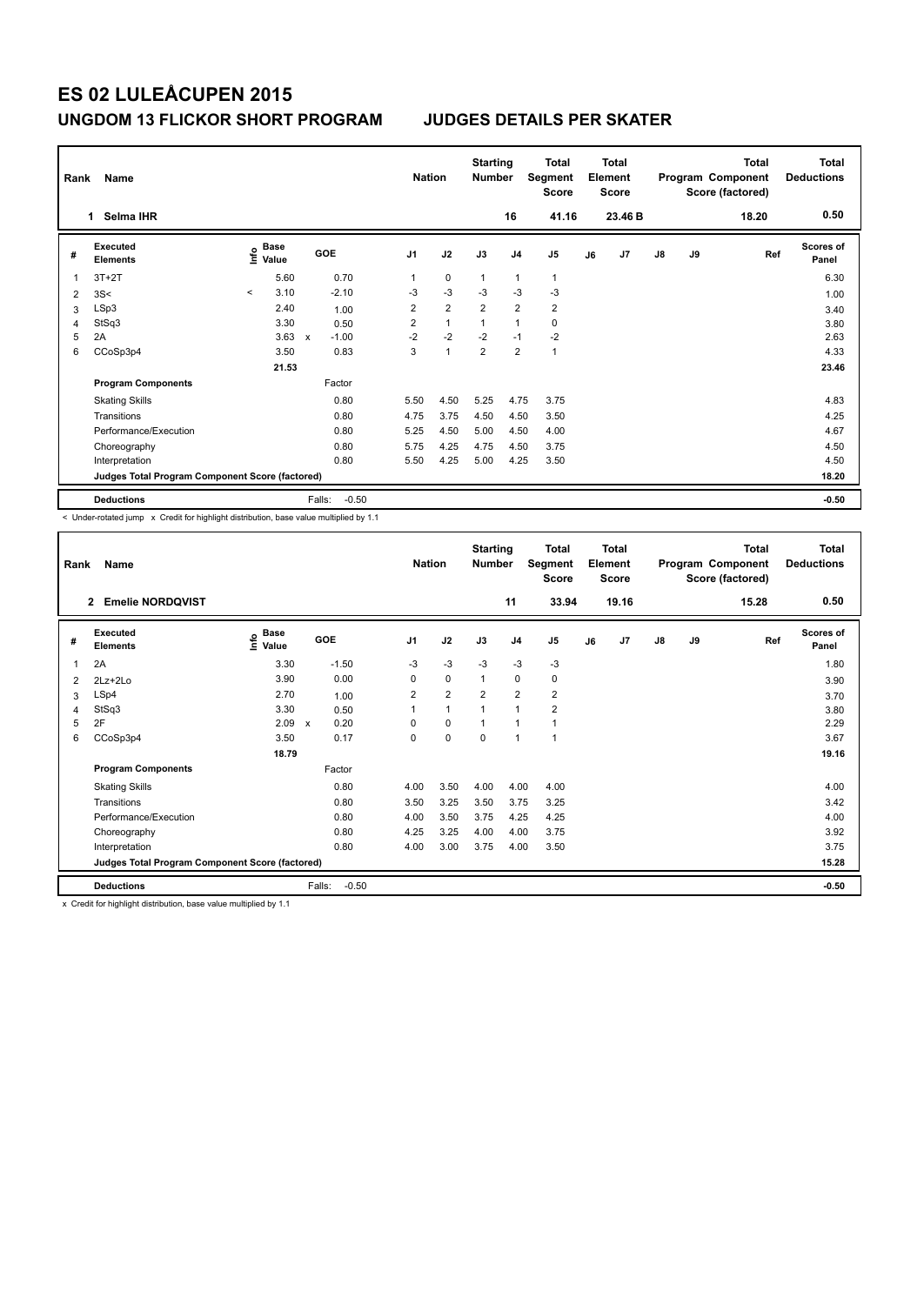| Rank | Name                                            |         |                      |            | <b>Nation</b>  |                | <b>Starting</b><br><b>Number</b> |                | Total<br>Segment<br><b>Score</b> |    | <b>Total</b><br>Element<br><b>Score</b> |               |    | <b>Total</b><br>Program Component<br>Score (factored) | <b>Total</b><br><b>Deductions</b> |
|------|-------------------------------------------------|---------|----------------------|------------|----------------|----------------|----------------------------------|----------------|----------------------------------|----|-----------------------------------------|---------------|----|-------------------------------------------------------|-----------------------------------|
|      | <b>Wilma LIND</b><br>3                          |         |                      |            |                |                |                                  | 9              | 29.70                            |    | 15.94                                   |               |    | 13.76                                                 | 0.00                              |
| #    | Executed<br><b>Elements</b>                     | ١nf٥    | <b>Base</b><br>Value | <b>GOE</b> | J <sub>1</sub> | J2             | J3                               | J <sub>4</sub> | J <sub>5</sub>                   | J6 | J7                                      | $\mathsf{J}8$ | J9 | Ref                                                   | <b>Scores of</b><br>Panel         |
| 1    | 2A<                                             | $\prec$ | 2.30                 | $-1.00$    | $-2$           | $-2$           | $-2$                             | $-2$           | $-2$                             |    |                                         |               |    |                                                       | 1.30                              |
| 2    | $2Lz+2T$                                        |         | 3.40                 | 0.10       | 0              | $\overline{1}$ | $\mathbf 0$                      | $\mathbf{1}$   | 0                                |    |                                         |               |    |                                                       | 3.50                              |
| 3    | LSp3                                            |         | 2.40                 | 0.17       | 0              | 0              | 0                                | $\mathbf{1}$   | $\mathbf{1}$                     |    |                                         |               |    |                                                       | 2.57                              |
| 4    | 2F                                              |         | 1.90                 | $-0.30$    | $-1$           | $-2$           | $-1$                             | $\mathbf{1}$   | $-1$                             |    |                                         |               |    |                                                       | 1.60                              |
| 5    | StSq3                                           |         | 3.30                 | 0.17       | 0              | $\mathbf 0$    | $\mathbf 0$                      | $\mathbf{1}$   | $\mathbf{1}$                     |    |                                         |               |    |                                                       | 3.47                              |
| 6    | CCoSp3p3                                        |         | 3.00                 | 0.50       | 1              | $\overline{1}$ | $\Omega$                         | $\overline{1}$ | $\overline{1}$                   |    |                                         |               |    |                                                       | 3.50                              |
|      |                                                 |         | 16.30                |            |                |                |                                  |                |                                  |    |                                         |               |    |                                                       | 15.94                             |
|      | <b>Program Components</b>                       |         |                      | Factor     |                |                |                                  |                |                                  |    |                                         |               |    |                                                       |                                   |
|      | <b>Skating Skills</b>                           |         |                      | 0.80       | 3.50           | 3.25           | 3.50                             | 4.00           | 3.50                             |    |                                         |               |    |                                                       | 3.50                              |
|      | Transitions                                     |         |                      | 0.80       | 2.50           | 3.00           | 3.25                             | 4.00           | 3.25                             |    |                                         |               |    |                                                       | 3.17                              |
|      | Performance/Execution                           |         |                      | 0.80       | 3.25           | 3.75           | 3.50                             | 4.25           | 3.75                             |    |                                         |               |    |                                                       | 3.67                              |
|      | Choreography                                    |         |                      | 0.80       | 3.00           | 3.25           | 3.50                             | 4.25           | 3.50                             |    |                                         |               |    |                                                       | 3.42                              |
|      | Interpretation                                  |         |                      | 0.80       | 3.00           | 3.50           | 3.25                             | 4.00           | 3.50                             |    |                                         |               |    |                                                       | 3.42                              |
|      | Judges Total Program Component Score (factored) |         |                      |            |                |                |                                  |                |                                  |    |                                         |               |    |                                                       | 13.76                             |
|      | <b>Deductions</b>                               |         |                      |            |                |                |                                  |                |                                  |    |                                         |               |    |                                                       | 0.00                              |

< Under-rotated jump

| Rank | Name                                            |         |                      |                                      | <b>Nation</b>  |              | <b>Starting</b><br><b>Number</b> |                | <b>Total</b><br>Segment<br><b>Score</b> |    | <b>Total</b><br>Element<br><b>Score</b> |               |    | <b>Total</b><br>Program Component<br>Score (factored) | <b>Total</b><br><b>Deductions</b> |
|------|-------------------------------------------------|---------|----------------------|--------------------------------------|----------------|--------------|----------------------------------|----------------|-----------------------------------------|----|-----------------------------------------|---------------|----|-------------------------------------------------------|-----------------------------------|
|      | 4 Emelie LING                                   |         |                      |                                      |                |              |                                  | 17             | 28.46                                   |    | 14.90                                   |               |    | 14.06                                                 | 0.50                              |
| #    | Executed<br><b>Elements</b>                     | ۴٥      | <b>Base</b><br>Value | GOE                                  | J <sub>1</sub> | J2           | J3                               | J <sub>4</sub> | J <sub>5</sub>                          | J6 | J7                                      | $\mathsf{J}8$ | J9 | Ref                                                   | <b>Scores of</b><br>Panel         |
| 1    | $2Lz+2T<$                                       | $\prec$ | 3.00                 | $-0.70$                              | $-3$           | $-2$         | $-2$                             | $-3$           | $-2$                                    |    |                                         |               |    |                                                       | 2.30                              |
| 2    | StSq2                                           |         | 2.60                 | 0.50                                 | 2              | $\mathbf{1}$ | $\mathbf{1}$                     | $\mathbf{1}$   | $\mathbf{1}$                            |    |                                         |               |    |                                                       | 3.10                              |
| 3    | 2A<<                                            | <<      | 1.21                 | $-0.60$<br>$\mathsf{x}$              | $-3$           | $-3$         | $-3$                             | $-3$           | $-3$                                    |    |                                         |               |    |                                                       | 0.61                              |
| 4    | CCoSp3p4                                        |         | 3.50                 | 0.50                                 |                | $\mathbf{1}$ | $\mathbf{1}$                     | $\mathbf 0$    | $\mathbf{1}$                            |    |                                         |               |    |                                                       | 4.00                              |
| 5    | 2F                                              |         | 2.09                 | $-0.10$<br>$\boldsymbol{\mathsf{x}}$ |                | $-1$         | $-1$                             | $\mathbf 0$    | $\pmb{0}$                               |    |                                         |               |    |                                                       | 1.99                              |
| 6    | LSp3                                            |         | 2.40                 | 0.50                                 |                | $\pmb{0}$    | 1                                | $\mathbf{1}$   | $\mathbf{1}$                            |    |                                         |               |    |                                                       | 2.90                              |
|      |                                                 |         | 14.80                |                                      |                |              |                                  |                |                                         |    |                                         |               |    |                                                       | 14.90                             |
|      | <b>Program Components</b>                       |         |                      | Factor                               |                |              |                                  |                |                                         |    |                                         |               |    |                                                       |                                   |
|      | <b>Skating Skills</b>                           |         |                      | 0.80                                 | 4.25           | 3.50         | 4.00                             | 3.25           | 3.50                                    |    |                                         |               |    |                                                       | 3.67                              |
|      | Transitions                                     |         |                      | 0.80                                 | 4.00           | 3.00         | 3.75                             | 2.75           | 3.25                                    |    |                                         |               |    |                                                       | 3.33                              |
|      | Performance/Execution                           |         |                      | 0.80                                 | 4.25           | 3.50         | 3.75                             | 3.25           | 3.50                                    |    |                                         |               |    |                                                       | 3.58                              |
|      | Choreography                                    |         |                      | 0.80                                 | 4.50           | 3.00         | 3.75                             | 3.25           | 3.50                                    |    |                                         |               |    |                                                       | 3.50                              |
|      | Interpretation                                  |         |                      | 0.80                                 | 4.25           | 3.25         | 4.00                             | 3.00           | 3.25                                    |    |                                         |               |    |                                                       | 3.50                              |
|      | Judges Total Program Component Score (factored) |         |                      |                                      |                |              |                                  |                |                                         |    |                                         |               |    |                                                       | 14.06                             |
|      | <b>Deductions</b>                               |         |                      | Falls:<br>$-0.50$                    |                |              |                                  |                |                                         |    |                                         |               |    |                                                       | $-0.50$                           |

< Under-rotated jump << Downgraded jump x Credit for highlight distribution, base value multiplied by 1.1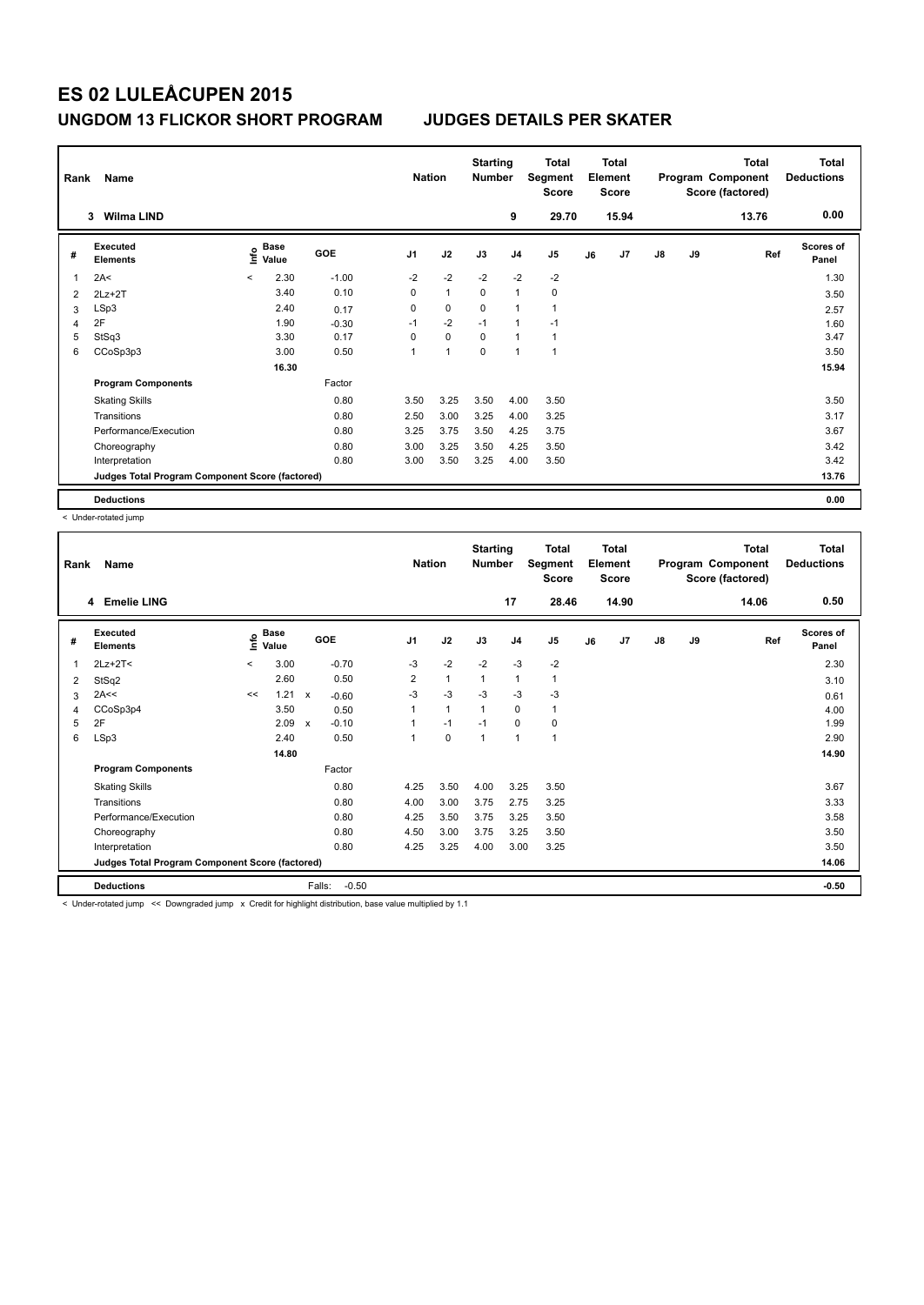| Rank | Name                                            |      |               |         | <b>Nation</b>  |             | <b>Starting</b><br><b>Number</b> |                | Total<br>Segment<br><b>Score</b> |    | <b>Total</b><br>Element<br><b>Score</b> |               |    | <b>Total</b><br>Program Component<br>Score (factored) | <b>Total</b><br><b>Deductions</b> |
|------|-------------------------------------------------|------|---------------|---------|----------------|-------------|----------------------------------|----------------|----------------------------------|----|-----------------------------------------|---------------|----|-------------------------------------------------------|-----------------------------------|
|      | Emma-Tyresö ANDERSSON<br>5                      |      |               |         |                |             |                                  | 19             | 26.67                            |    | 14.87                                   |               |    | 11.80                                                 | 0.00                              |
| #    | Executed<br><b>Elements</b>                     | ١nf٥ | Base<br>Value | GOE     | J <sub>1</sub> | J2          | J3                               | J <sub>4</sub> | J <sub>5</sub>                   | J6 | J7                                      | $\mathsf{J}8$ | J9 | Ref                                                   | <b>Scores of</b><br>Panel         |
| 1    | $2Lz+2Lo$                                       |      | 3.90          | 0.00    | 0              | $\mathbf 0$ | 0                                | $\mathbf 0$    | $\mathbf 0$                      |    |                                         |               |    |                                                       | 3.90                              |
| 2    | 2A<<                                            | <<   | 1.10          | $-0.53$ | -3             | $-3$        | $-3$                             | $-2$           | $-2$                             |    |                                         |               |    |                                                       | 0.57                              |
| 3    | LSp2                                            |      | 1.90          | 0.00    | 0              | 0           | 0                                | 0              | 0                                |    |                                         |               |    |                                                       | 1.90                              |
| 4    | 2F                                              |      | 1.90          | 0.00    | 0              | $-1$        | $\Omega$                         | $\mathbf{1}$   | 0                                |    |                                         |               |    |                                                       | 1.90                              |
| 5    | StSq3                                           |      | 3.30          | 0.00    | $\Omega$       | $\mathbf 0$ | $-1$                             | $\mathbf 0$    | 0                                |    |                                         |               |    |                                                       | 3.30                              |
| 6    | CCoSp3p4                                        |      | 3.50          | $-0.20$ | 0              | $\mathbf 0$ | $-1$                             | $-1$           | $-1$                             |    |                                         |               |    |                                                       | 3.30                              |
|      |                                                 |      | 15.60         |         |                |             |                                  |                |                                  |    |                                         |               |    |                                                       | 14.87                             |
|      | <b>Program Components</b>                       |      |               | Factor  |                |             |                                  |                |                                  |    |                                         |               |    |                                                       |                                   |
|      | <b>Skating Skills</b>                           |      |               | 0.80    | 3.25           | 3.25        | 2.75                             | 3.25           | 3.00                             |    |                                         |               |    |                                                       | 3.17                              |
|      | Transitions                                     |      |               | 0.80    | 2.75           | 2.75        | 2.25                             | 2.75           | 2.25                             |    |                                         |               |    |                                                       | 2.58                              |
|      | Performance/Execution                           |      |               | 0.80    | 3.00           | 3.50        | 2.75                             | 3.25           | 3.25                             |    |                                         |               |    |                                                       | 3.17                              |
|      | Choreography                                    |      |               | 0.80    | 3.25           | 3.00        | 2.50                             | 2.75           | 2.75                             |    |                                         |               |    |                                                       | 2.83                              |
|      | Interpretation                                  |      |               | 0.80    | 3.00           | 3.00        | 2.50                             | 3.00           | 3.00                             |    |                                         |               |    |                                                       | 3.00                              |
|      | Judges Total Program Component Score (factored) |      |               |         |                |             |                                  |                |                                  |    |                                         |               |    |                                                       | 11.80                             |
|      | <b>Deductions</b>                               |      |               |         |                |             |                                  |                |                                  |    |                                         |               |    |                                                       | 0.00                              |

<< Downgraded jump

| Rank | Name                                            |                   |             |              |         |                | <b>Nation</b>  | <b>Starting</b><br><b>Number</b> |                | <b>Total</b><br>Segment<br><b>Score</b> |    | Total<br>Element<br><b>Score</b> |               |    | <b>Total</b><br>Program Component<br>Score (factored) | <b>Total</b><br><b>Deductions</b> |
|------|-------------------------------------------------|-------------------|-------------|--------------|---------|----------------|----------------|----------------------------------|----------------|-----------------------------------------|----|----------------------------------|---------------|----|-------------------------------------------------------|-----------------------------------|
|      | 6<br><b>Isabelle BRANDEBORN</b>                 |                   |             |              |         |                |                |                                  | 8              | 26.00                                   |    | 13.34                            |               |    | 12.66                                                 | 0.00                              |
| #    | Executed<br><b>Elements</b>                     | e Base<br>⊆ Value | <b>Base</b> | GOE          |         | J <sub>1</sub> | J2             | J3                               | J <sub>4</sub> | J5                                      | J6 | J7                               | $\mathsf{J}8$ | J9 | Ref                                                   | Scores of<br>Panel                |
| 1    | $2F+2T$                                         |                   | 3.20        |              | $-0.60$ | $-2$           | $-2$           | $-2$                             | $-2$           | $-3$                                    |    |                                  |               |    |                                                       | 2.60                              |
| 2    | 2A<<                                            | <<                | 1.10        |              | $-0.60$ | $-3$           | $-3$           | $-3$                             | $-3$           | $-3$                                    |    |                                  |               |    |                                                       | 0.50                              |
| 3    | LSp2                                            |                   | 1.90        |              | 0.83    |                | $\overline{2}$ | 1                                | $\overline{2}$ | $\overline{\mathbf{c}}$                 |    |                                  |               |    |                                                       | 2.73                              |
| 4    | StSq2                                           |                   | 2.60        |              | 0.33    |                | $\mathbf{1}$   | $\Omega$                         | $\mathbf{1}$   | $-1$                                    |    |                                  |               |    |                                                       | 2.93                              |
| 5    | 2Lz                                             |                   | 2.31        | $\mathsf{x}$ | $-0.40$ | $-1$           | $-2$           | $-2$                             | $-1$           | 0                                       |    |                                  |               |    |                                                       | 1.91                              |
| 6    | CCoSp3p2                                        |                   | 2.50        |              | 0.17    | 0              | 1              | $\mathbf 0$                      | 1              | $\mathbf 0$                             |    |                                  |               |    |                                                       | 2.67                              |
|      |                                                 |                   | 13.61       |              |         |                |                |                                  |                |                                         |    |                                  |               |    |                                                       | 13.34                             |
|      | <b>Program Components</b>                       |                   |             |              | Factor  |                |                |                                  |                |                                         |    |                                  |               |    |                                                       |                                   |
|      | <b>Skating Skills</b>                           |                   |             |              | 0.80    | 3.50           | 3.25           | 3.00                             | 3.00           | 2.50                                    |    |                                  |               |    |                                                       | 3.08                              |
|      | Transitions                                     |                   |             |              | 0.80    | 3.25           | 3.00           | 2.75                             | 2.75           | 2.75                                    |    |                                  |               |    |                                                       | 2.83                              |
|      | Performance/Execution                           |                   |             |              | 0.80    | 3.50           | 3.50           | 3.25                             | 3.50           | 3.00                                    |    |                                  |               |    |                                                       | 3.42                              |
|      | Choreography                                    |                   |             |              | 0.80    | 3.75           | 3.25           | 2.75                             | 3.25           | 3.25                                    |    |                                  |               |    |                                                       | 3.25                              |
|      | Interpretation                                  |                   |             |              | 0.80    | 3.75           | 3.50           | 2.75                             | 3.50           | 2.75                                    |    |                                  |               |    |                                                       | 3.25                              |
|      | Judges Total Program Component Score (factored) |                   |             |              |         |                |                |                                  |                |                                         |    |                                  |               |    |                                                       | 12.66                             |
|      | <b>Deductions</b>                               |                   |             |              |         |                |                |                                  |                |                                         |    |                                  |               |    |                                                       | 0.00                              |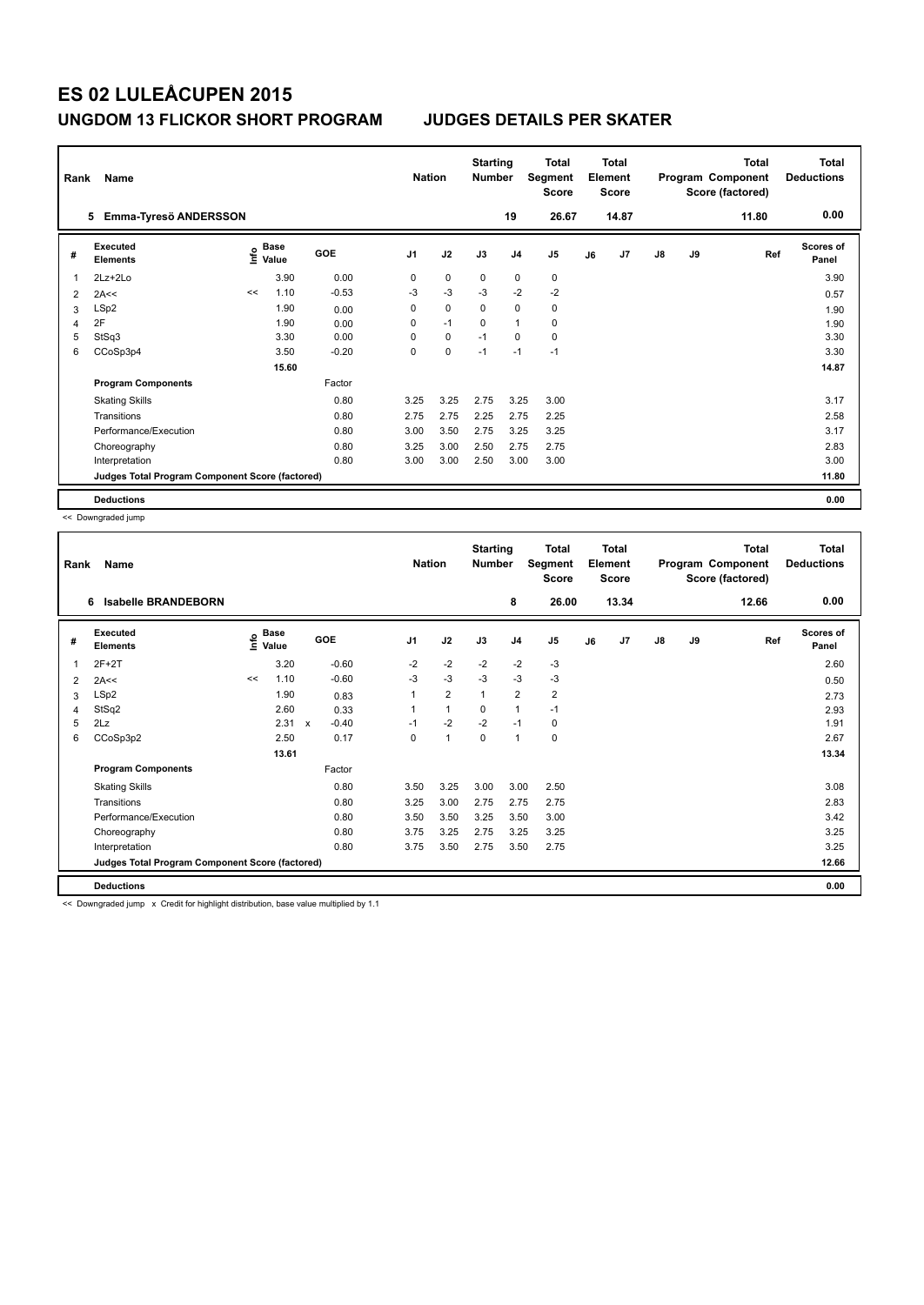| Rank | Name                                            |                       |       |                                      | <b>Nation</b>  |                | <b>Starting</b><br><b>Number</b> |                | Total<br>Segment<br><b>Score</b> |    | <b>Total</b><br>Element<br><b>Score</b> |               |    | <b>Total</b><br>Program Component<br>Score (factored) | <b>Total</b><br><b>Deductions</b> |
|------|-------------------------------------------------|-----------------------|-------|--------------------------------------|----------------|----------------|----------------------------------|----------------|----------------------------------|----|-----------------------------------------|---------------|----|-------------------------------------------------------|-----------------------------------|
|      | <b>Ines ANDERSSON</b><br>$\overline{7}$         |                       |       |                                      |                |                |                                  | 3              | 25.51                            |    | 13.59                                   |               |    | 11.92                                                 | 0.00                              |
| #    | Executed<br><b>Elements</b>                     | Base<br>١nf٥<br>Value |       | GOE                                  | J <sub>1</sub> | J2             | J3                               | J <sub>4</sub> | J <sub>5</sub>                   | J6 | J7                                      | $\mathsf{J}8$ | J9 | Ref                                                   | Scores of<br>Panel                |
| 1    | $2Lz+2T$                                        |                       | 3.40  | $-0.10$                              | $-1$           | 0              | 0                                | $\mathbf 0$    | $-1$                             |    |                                         |               |    |                                                       | 3.30                              |
| 2    | 2A<<                                            | <<                    | 1.10  | $-0.60$                              | $-3$           | $-3$           | $-3$                             | $-3$           | $-3$                             |    |                                         |               |    |                                                       | 0.50                              |
| 3    | LSp2                                            |                       | 1.90  | $-0.20$                              | 1              | $\mathbf 0$    | $-1$                             | $-2$           | $-1$                             |    |                                         |               |    |                                                       | 1.70                              |
| 4    | StSq2                                           |                       | 2.60  | 0.00                                 | 0              | $\mathbf{1}$   | $\Omega$                         | $-2$           | 0                                |    |                                         |               |    |                                                       | 2.60                              |
| 5    | 2F                                              |                       | 2.09  | $-0.10$<br>$\boldsymbol{\mathsf{x}}$ | $-1$           | $\mathbf 0$    | $\mathbf 0$                      | $-2$           | 0                                |    |                                         |               |    |                                                       | 1.99                              |
| 6    | CCoSp3p4                                        |                       | 3.50  | 0.00                                 | 0              | $\overline{1}$ | $\Omega$                         | 0              | $\mathbf 0$                      |    |                                         |               |    |                                                       | 3.50                              |
|      |                                                 |                       | 14.59 |                                      |                |                |                                  |                |                                  |    |                                         |               |    |                                                       | 13.59                             |
|      | <b>Program Components</b>                       |                       |       | Factor                               |                |                |                                  |                |                                  |    |                                         |               |    |                                                       |                                   |
|      | <b>Skating Skills</b>                           |                       |       | 0.80                                 | 3.25           | 3.50           | 3.25                             | 2.75           | 3.25                             |    |                                         |               |    |                                                       | 3.25                              |
|      | Transitions                                     |                       |       | 0.80                                 | 2.25           | 3.25           | 2.50                             | 2.75           | 2.75                             |    |                                         |               |    |                                                       | 2.67                              |
|      | Performance/Execution                           |                       |       | 0.80                                 | 3.00           | 3.00           | 3.25                             | 3.25           | 3.00                             |    |                                         |               |    |                                                       | 3.08                              |
|      | Choreography                                    |                       |       | 0.80                                 | 3.25           | 3.00           | 2.75                             | 3.25           | 3.00                             |    |                                         |               |    |                                                       | 3.08                              |
|      | Interpretation                                  |                       |       | 0.80                                 | 3.00           | 3.00           | 2.75                             | 2.50           | 2.75                             |    |                                         |               |    |                                                       | 2.83                              |
|      | Judges Total Program Component Score (factored) |                       |       |                                      |                |                |                                  |                |                                  |    |                                         |               |    |                                                       | 11.92                             |
|      | <b>Deductions</b>                               |                       |       |                                      |                |                |                                  |                |                                  |    |                                         |               |    |                                                       | 0.00                              |

<< Downgraded jump x Credit for highlight distribution, base value multiplied by 1.1

| Rank | Name                                            |         |                      |                   | <b>Nation</b>  |      | <b>Starting</b><br><b>Number</b> |                | <b>Total</b><br>Segment<br><b>Score</b> |    | <b>Total</b><br>Element<br><b>Score</b> |    |    | <b>Total</b><br>Program Component<br>Score (factored) | Total<br><b>Deductions</b> |
|------|-------------------------------------------------|---------|----------------------|-------------------|----------------|------|----------------------------------|----------------|-----------------------------------------|----|-----------------------------------------|----|----|-------------------------------------------------------|----------------------------|
|      | <b>Louise HÅRD</b><br>8                         |         |                      |                   |                |      |                                  | 10             | 25.47                                   |    | 14.07                                   |    |    | 12.40                                                 | 1.00                       |
| #    | Executed<br><b>Elements</b>                     | ۴       | <b>Base</b><br>Value | <b>GOE</b>        | J <sub>1</sub> | J2   | J3                               | J <sub>4</sub> | J <sub>5</sub>                          | J6 | J <sub>7</sub>                          | J8 | J9 | Ref                                                   | Scores of<br>Panel         |
| 1    | 2A<                                             | $\prec$ | 2.30                 | $-1.50$           | $-3$           | $-3$ | $-3$                             | $-3$           | $-3$                                    |    |                                         |    |    |                                                       | 0.80                       |
| 2    | 2Lz                                             |         | 2.10                 | $-0.90$           | $-3$           | $-3$ | -3                               | $-3$           | $-3$                                    |    |                                         |    |    |                                                       | 1.20                       |
| 3    | LSp3                                            |         | 2.40                 | 0.00              | 0              | 0    | 0                                | $\mathbf 0$    | 1                                       |    |                                         |    |    |                                                       | 2.40                       |
| 4    | $2F+2Lo$                                        |         | 4.07 $\times$        | 0.00              | 0              | 0    | $-1$                             | 0              | 0                                       |    |                                         |    |    |                                                       | 4.07                       |
| 5    | StSq2                                           |         | 2.60                 | 0.00              | $\Omega$       | 0    | $\Omega$                         | 0              | 1                                       |    |                                         |    |    |                                                       | 2.60                       |
| 6    | CCoSp3p3                                        |         | 3.00                 | 0.00              | 1              | 0    | 0                                | $\mathbf 0$    | 0                                       |    |                                         |    |    |                                                       | 3.00                       |
|      |                                                 |         | 16.47                |                   |                |      |                                  |                |                                         |    |                                         |    |    |                                                       | 14.07                      |
|      | <b>Program Components</b>                       |         |                      | Factor            |                |      |                                  |                |                                         |    |                                         |    |    |                                                       |                            |
|      | <b>Skating Skills</b>                           |         |                      | 0.80              | 3.25           | 3.25 | 2.75                             | 3.00           | 3.75                                    |    |                                         |    |    |                                                       | 3.17                       |
|      | Transitions                                     |         |                      | 0.80              | 2.75           | 2.75 | 2.50                             | 2.75           | 3.50                                    |    |                                         |    |    |                                                       | 2.75                       |
|      | Performance/Execution                           |         |                      | 0.80              | 3.25           | 3.25 | 2.75                             | 3.25           | 3.50                                    |    |                                         |    |    |                                                       | 3.25                       |
|      | Choreography                                    |         |                      | 0.80              | 3.25           | 3.00 | 2.75                             | 3.50           | 3.50                                    |    |                                         |    |    |                                                       | 3.25                       |
|      | Interpretation                                  |         |                      | 0.80              | 3.00           | 3.25 | 2.50                             | 3.00           | 3.25                                    |    |                                         |    |    |                                                       | 3.08                       |
|      | Judges Total Program Component Score (factored) |         |                      |                   |                |      |                                  |                |                                         |    |                                         |    |    |                                                       | 12.40                      |
|      | <b>Deductions</b>                               |         |                      | $-1.00$<br>Falls: |                |      |                                  |                |                                         |    |                                         |    |    |                                                       | $-1.00$                    |

< Under-rotated jump x Credit for highlight distribution, base value multiplied by 1.1 ! Not clear edge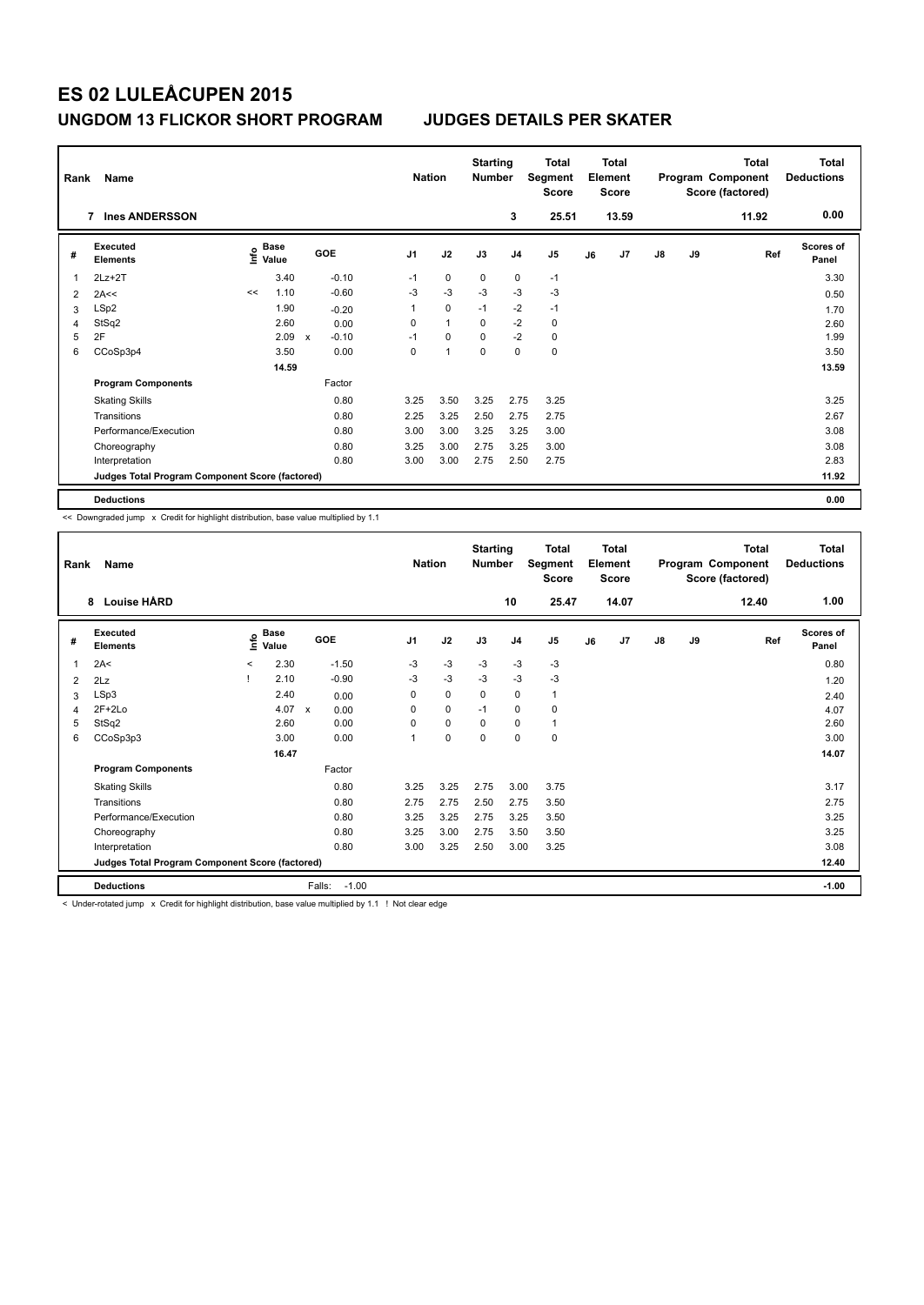| Rank | Name<br><b>Leia LANNESKOG</b><br>9              |         |               |                                      |                | <b>Nation</b> |                | <b>Starting</b><br><b>Number</b> | 15             | <b>Total</b><br>Segment<br><b>Score</b><br>25.26 |    | <b>Total</b><br>Element<br><b>Score</b><br>12.56 |               |    | <b>Total</b><br>Program Component<br>Score (factored)<br>13.20 | <b>Total</b><br><b>Deductions</b><br>0.50 |
|------|-------------------------------------------------|---------|---------------|--------------------------------------|----------------|---------------|----------------|----------------------------------|----------------|--------------------------------------------------|----|--------------------------------------------------|---------------|----|----------------------------------------------------------------|-------------------------------------------|
| #    | Executed<br><b>Elements</b>                     | lnfo    | Base<br>Value | GOE                                  | J <sub>1</sub> |               | J2             | J3                               | J <sub>4</sub> | J5                                               | J6 | J7                                               | $\mathsf{J}8$ | J9 | Ref                                                            | Scores of<br>Panel                        |
| 1    | 2A<<                                            | <<      | 1.10          | $-0.60$                              |                | $-3$          | $-3$           | $-3$                             | $-3$           | $-3$                                             |    |                                                  |               |    |                                                                | 0.50                                      |
| 2    | CCoSp3p4                                        |         | 3.50          | 0.50                                 |                | 1             | $\overline{1}$ | $\overline{1}$                   | $\mathbf{1}$   | $\mathbf{1}$                                     |    |                                                  |               |    |                                                                | 4.00                                      |
| 3    | $2Lz+1Lo*$                                      | $\star$ | 2.10          | $-0.90$                              |                | -3            | $-3$           | $-3$                             | $-3$           | $-3$                                             |    |                                                  |               |    |                                                                | 1.20                                      |
| 4    | LSp2                                            |         | 1.90          | $-0.20$                              |                | 0             | $-1$           | $-2$                             | $-1$           | $\mathbf 0$                                      |    |                                                  |               |    |                                                                | 1.70                                      |
| 5    | StSq2                                           |         | 2.60          | 0.67                                 |                |               | $\overline{2}$ | $\overline{1}$                   | $\overline{2}$ | $-1$                                             |    |                                                  |               |    |                                                                | 3.27                                      |
| 6    | 2F                                              |         | 2.09          | $-0.20$<br>$\boldsymbol{\mathsf{x}}$ |                | 0             | $-1$           | 0                                | $-1$           | $-1$                                             |    |                                                  |               |    |                                                                | 1.89                                      |
|      |                                                 |         | 13.29         |                                      |                |               |                |                                  |                |                                                  |    |                                                  |               |    |                                                                | 12.56                                     |
|      | <b>Program Components</b>                       |         |               | Factor                               |                |               |                |                                  |                |                                                  |    |                                                  |               |    |                                                                |                                           |
|      | <b>Skating Skills</b>                           |         |               | 0.80                                 |                | 3.50          | 3.50           | 3.50                             | 3.25           | 2.50                                             |    |                                                  |               |    |                                                                | 3.42                                      |
|      | Transitions                                     |         |               | 0.80                                 |                | 2.75          | 3.00           | 3.75                             | 3.50           | 2.50                                             |    |                                                  |               |    |                                                                | 3.08                                      |
|      | Performance/Execution                           |         |               | 0.80                                 |                | 3.25          | 3.50           | 3.50                             | 3.25           | 3.25                                             |    |                                                  |               |    |                                                                | 3.33                                      |
|      | Choreography                                    |         |               | 0.80                                 |                | 3.25          | 3.50           | 3.50                             | 4.00           | 3.00                                             |    |                                                  |               |    |                                                                | 3.42                                      |
|      | Interpretation                                  |         |               | 0.80                                 |                | 3.00          | 3.50           | 3.50                             | 3.00           | 3.25                                             |    |                                                  |               |    |                                                                | 3.25                                      |
|      | Judges Total Program Component Score (factored) |         |               |                                      |                |               |                |                                  |                |                                                  |    |                                                  |               |    |                                                                | 13.20                                     |
|      | <b>Deductions</b>                               |         |               | $-0.50$<br>Falls:                    |                |               |                |                                  |                |                                                  |    |                                                  |               |    |                                                                | $-0.50$                                   |

<< Downgraded jump \* Invalid element x Credit for highlight distribution, base value multiplied by 1.1

| Rank | Name                                            |      |                      |                         | <b>Nation</b>  |      | <b>Starting</b><br><b>Number</b> |                | <b>Total</b><br>Segment<br><b>Score</b> |    | <b>Total</b><br>Element<br>Score |               |    | <b>Total</b><br>Program Component<br>Score (factored) | Total<br><b>Deductions</b> |
|------|-------------------------------------------------|------|----------------------|-------------------------|----------------|------|----------------------------------|----------------|-----------------------------------------|----|----------------------------------|---------------|----|-------------------------------------------------------|----------------------------|
| 10   | <b>Natalie EDLUND</b>                           |      |                      |                         |                |      |                                  | 12             | 25.01                                   |    | 13.59                            |               |    | 11.92                                                 | 0.50                       |
| #    | Executed<br><b>Elements</b>                     | ١nfo | <b>Base</b><br>Value | GOE                     | J <sub>1</sub> | J2   | J3                               | J <sub>4</sub> | J <sub>5</sub>                          | J6 | J7                               | $\mathsf{J}8$ | J9 | Ref                                                   | <b>Scores of</b><br>Panel  |
| 1    | $2Lz+2T$                                        |      | 3.40                 | $-0.30$                 | $-1$           | $-1$ | 0                                | $-1$           | $-1$                                    |    |                                  |               |    |                                                       | 3.10                       |
| 2    | 2A                                              |      | 3.30                 | $-1.50$                 | $-3$           | $-3$ | $-3$                             | $-3$           | $-3$                                    |    |                                  |               |    |                                                       | 1.80                       |
| 3    | LSp2                                            |      | 1.90                 | $-0.40$                 | $-2$           | $-2$ | $-1$                             | $-1$           | $-1$                                    |    |                                  |               |    |                                                       | 1.50                       |
| 4    | StSq1                                           |      | 1.80                 | 0.00                    | 0              | 0    | $\mathbf 0$                      | $\mathbf 0$    | 0                                       |    |                                  |               |    |                                                       | 1.80                       |
| 5    | 2F                                              |      | 2.09                 | $-0.20$<br>$\mathsf{x}$ | 0              | $-2$ | $-1$                             | $-1$           | 1                                       |    |                                  |               |    |                                                       | 1.89                       |
| 6    | CCoSp3p4                                        |      | 3.50                 | 0.00                    | 0              | 0    | $-1$                             | 0              | 0                                       |    |                                  |               |    |                                                       | 3.50                       |
|      |                                                 |      | 15.99                |                         |                |      |                                  |                |                                         |    |                                  |               |    |                                                       | 13.59                      |
|      | <b>Program Components</b>                       |      |                      | Factor                  |                |      |                                  |                |                                         |    |                                  |               |    |                                                       |                            |
|      | <b>Skating Skills</b>                           |      |                      | 0.80                    | 3.25           | 3.25 | 2.75                             | 2.75           | 3.25                                    |    |                                  |               |    |                                                       | 3.08                       |
|      | Transitions                                     |      |                      | 0.80                    | 2.75           | 2.75 | 2.50                             | 2.50           | 3.00                                    |    |                                  |               |    |                                                       | 2.67                       |
|      | Performance/Execution                           |      |                      | 0.80                    | 3.25           | 3.00 | 3.00                             | 3.00           | 3.25                                    |    |                                  |               |    |                                                       | 3.08                       |
|      | Choreography                                    |      |                      | 0.80                    | 3.25           | 3.00 | 2.75                             | 3.00           | 3.25                                    |    |                                  |               |    |                                                       | 3.08                       |
|      | Interpretation                                  |      |                      | 0.80                    | 3.00           | 3.00 | 3.00                             | 2.75           | 3.00                                    |    |                                  |               |    |                                                       | 3.00                       |
|      | Judges Total Program Component Score (factored) |      |                      |                         |                |      |                                  |                |                                         |    |                                  |               |    |                                                       | 11.92                      |
|      | <b>Deductions</b>                               |      |                      | $-0.50$<br>Falls:       |                |      |                                  |                |                                         |    |                                  |               |    |                                                       | $-0.50$                    |

x Credit for highlight distribution, base value multiplied by 1.1 ! Not clear edge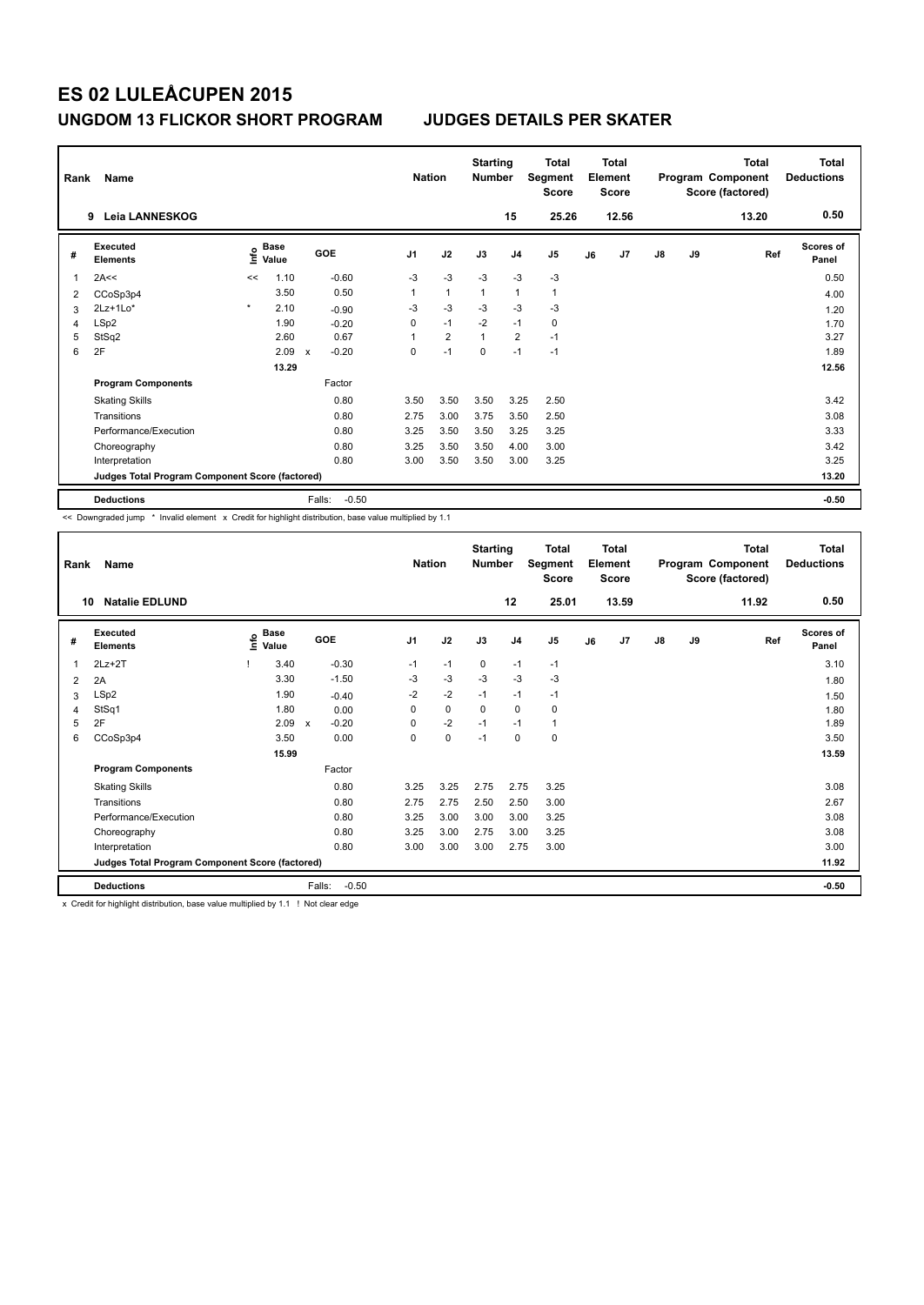| Rank | Name<br><b>Carolina OLSSON</b><br>11            |         |                                  |                                      | <b>Nation</b>  |              | <b>Starting</b><br><b>Number</b> | 13             | <b>Total</b><br>Segment<br><b>Score</b><br>24.29 |    | <b>Total</b><br>Element<br><b>Score</b><br>13.37 |               |    | Total<br>Program Component<br>Score (factored)<br>11.42 | <b>Total</b><br><b>Deductions</b><br>0.50 |
|------|-------------------------------------------------|---------|----------------------------------|--------------------------------------|----------------|--------------|----------------------------------|----------------|--------------------------------------------------|----|--------------------------------------------------|---------------|----|---------------------------------------------------------|-------------------------------------------|
| #    | Executed<br><b>Elements</b>                     |         | <b>Base</b><br>e Base<br>⊆ Value | GOE                                  | J <sub>1</sub> | J2           | J3                               | J <sub>4</sub> | J5                                               | J6 | J7                                               | $\mathsf{J}8$ | J9 | Ref                                                     | <b>Scores of</b><br>Panel                 |
| 1    | 2Lo                                             |         | 1.80                             | $-0.50$                              | $-1$           | $-2$         | $-2$                             | $-2$           | 0                                                |    |                                                  |               |    |                                                         | 1.30                                      |
| 2    | 2A<                                             | $\prec$ | 2.30                             | $-1.50$                              | $-3$           | $-3$         | $-3$                             | $-3$           | $-3$                                             |    |                                                  |               |    |                                                         | 0.80                                      |
| 3    | LSp3                                            |         | 2.40                             | 0.50                                 |                | $\mathbf{1}$ | $\mathbf{1}$                     | $\overline{2}$ | $\mathbf{1}$                                     |    |                                                  |               |    |                                                         | 2.90                                      |
| 4    | 2F<+2T                                          | $\prec$ | 2.97                             | $\boldsymbol{\mathsf{x}}$<br>$-0.60$ | $-2$           | $-2$         | $-2$                             | $-2$           | $-2$                                             |    |                                                  |               |    |                                                         | 2.37                                      |
| 5    | CCoSp3p4                                        |         | 3.50                             | $-0.10$                              | $-1$           | $\mathbf 0$  | $-1$                             | $\mathbf 0$    | $\mathbf 0$                                      |    |                                                  |               |    |                                                         | 3.40                                      |
| 6    | StSq2                                           |         | 2.60                             | 0.00                                 | 0              | $\mathbf 0$  | $\pmb{0}$                        | $\mathbf 0$    | $-1$                                             |    |                                                  |               |    |                                                         | 2.60                                      |
|      |                                                 |         | 15.57                            |                                      |                |              |                                  |                |                                                  |    |                                                  |               |    |                                                         | 13.37                                     |
|      | <b>Program Components</b>                       |         |                                  | Factor                               |                |              |                                  |                |                                                  |    |                                                  |               |    |                                                         |                                           |
|      | <b>Skating Skills</b>                           |         |                                  | 0.80                                 | 3.00           | 3.00         | 2.75                             | 3.00           | 2.75                                             |    |                                                  |               |    |                                                         | 2.92                                      |
|      | Transitions                                     |         |                                  | 0.80                                 | 2.75           | 2.50         | 2.25                             | 3.00           | 2.75                                             |    |                                                  |               |    |                                                         | 2.67                                      |
|      | Performance/Execution                           |         |                                  | 0.80                                 | 3.25           | 3.00         | 2.75                             | 3.25           | 2.75                                             |    |                                                  |               |    |                                                         | 3.00                                      |
|      | Choreography                                    |         |                                  | 0.80                                 | 3.25           | 3.00         | 2.50                             | 2.75           | 3.00                                             |    |                                                  |               |    |                                                         | 2.92                                      |
|      | Interpretation                                  |         |                                  | 0.80                                 | 3.00           | 2.75         | 2.50                             | 3.00           | 2.50                                             |    |                                                  |               |    |                                                         | 2.75                                      |
|      | Judges Total Program Component Score (factored) |         |                                  |                                      |                |              |                                  |                |                                                  |    |                                                  |               |    |                                                         | 11.42                                     |
|      | <b>Deductions</b>                               |         |                                  | $-0.50$<br>Falls:                    |                |              |                                  |                |                                                  |    |                                                  |               |    |                                                         | $-0.50$                                   |

< Under-rotated jump x Credit for highlight distribution, base value multiplied by 1.1

| Rank | Name                                            |         |                      |                   | <b>Nation</b>  |             | <b>Starting</b><br><b>Number</b> |                | Total<br>Segment<br><b>Score</b> |    | <b>Total</b><br>Element<br><b>Score</b> |               |    | <b>Total</b><br>Program Component<br>Score (factored) | <b>Total</b><br><b>Deductions</b> |
|------|-------------------------------------------------|---------|----------------------|-------------------|----------------|-------------|----------------------------------|----------------|----------------------------------|----|-----------------------------------------|---------------|----|-------------------------------------------------------|-----------------------------------|
|      | <b>Sigrid TELLISKIVI</b><br>12                  |         |                      |                   |                |             |                                  | 18             | 23.91                            |    | 12.07                                   |               |    | 12.84                                                 | 1.00                              |
| #    | <b>Executed</b><br><b>Elements</b>              | ۴ů      | <b>Base</b><br>Value | GOE               | J <sub>1</sub> | J2          | J3                               | J <sub>4</sub> | J <sub>5</sub>                   | J6 | J <sub>7</sub>                          | $\mathsf{J}8$ | J9 | Ref                                                   | <b>Scores of</b><br>Panel         |
| 1    | 2A<                                             | $\prec$ | 2.30                 | $-1.50$           | $-3$           | $-3$        | $-3$                             | $-3$           | $-3$                             |    |                                         |               |    |                                                       | 0.80                              |
| 2    | 2F                                              |         | 1.90                 | 0.00              | 0              | $-1$        | 0                                | $\mathbf 0$    | 0                                |    |                                         |               |    |                                                       | 1.90                              |
| 3    | CCoSp3p4                                        |         | 3.50                 | 0.00              |                | 0           | 0                                | 0              | 0                                |    |                                         |               |    |                                                       | 3.50                              |
| 4    | 2Lz+COMBO                                       |         | 2.10                 | $-0.90$           | -3             | $-3$        | $-3$                             | $-3$           | $-3$                             |    |                                         |               |    |                                                       | 1.20                              |
| 5    | StSq2                                           |         | 2.60                 | 0.00              | $\Omega$       | 0           | $-1$                             | $\mathbf 0$    | 1                                |    |                                         |               |    |                                                       | 2.60                              |
| 6    | LSp2                                            |         | 1.90                 | 0.17              | 0              | $\mathbf 0$ | 1                                | $\mathbf 0$    | 1                                |    |                                         |               |    |                                                       | 2.07                              |
|      |                                                 |         | 14.30                |                   |                |             |                                  |                |                                  |    |                                         |               |    |                                                       | 12.07                             |
|      | <b>Program Components</b>                       |         |                      | Factor            |                |             |                                  |                |                                  |    |                                         |               |    |                                                       |                                   |
|      | <b>Skating Skills</b>                           |         |                      | 0.80              | 3.50           | 3.25        | 3.00                             | 3.00           | 3.50                             |    |                                         |               |    |                                                       | 3.25                              |
|      | Transitions                                     |         |                      | 0.80              | 3.25           | 3.00        | 2.75                             | 3.00           | 3.25                             |    |                                         |               |    |                                                       | 3.08                              |
|      | Performance/Execution                           |         |                      | 0.80              | 3.50           | 3.25        | 3.00                             | 3.25           | 3.75                             |    |                                         |               |    |                                                       | 3.33                              |
|      | Choreography                                    |         |                      | 0.80              | 3.50           | 3.25        | 3.00                             | 3.25           | 3.75                             |    |                                         |               |    |                                                       | 3.33                              |
|      | Interpretation                                  |         |                      | 0.80              | 3.25           | 3.25        | 2.75                             | 2.75           | 3.25                             |    |                                         |               |    |                                                       | 3.08                              |
|      | Judges Total Program Component Score (factored) |         |                      |                   |                |             |                                  |                |                                  |    |                                         |               |    |                                                       | 12.84                             |
|      | <b>Deductions</b>                               |         |                      | Falls:<br>$-1.00$ |                |             |                                  |                |                                  |    |                                         |               |    |                                                       | $-1.00$                           |

< Under-rotated jump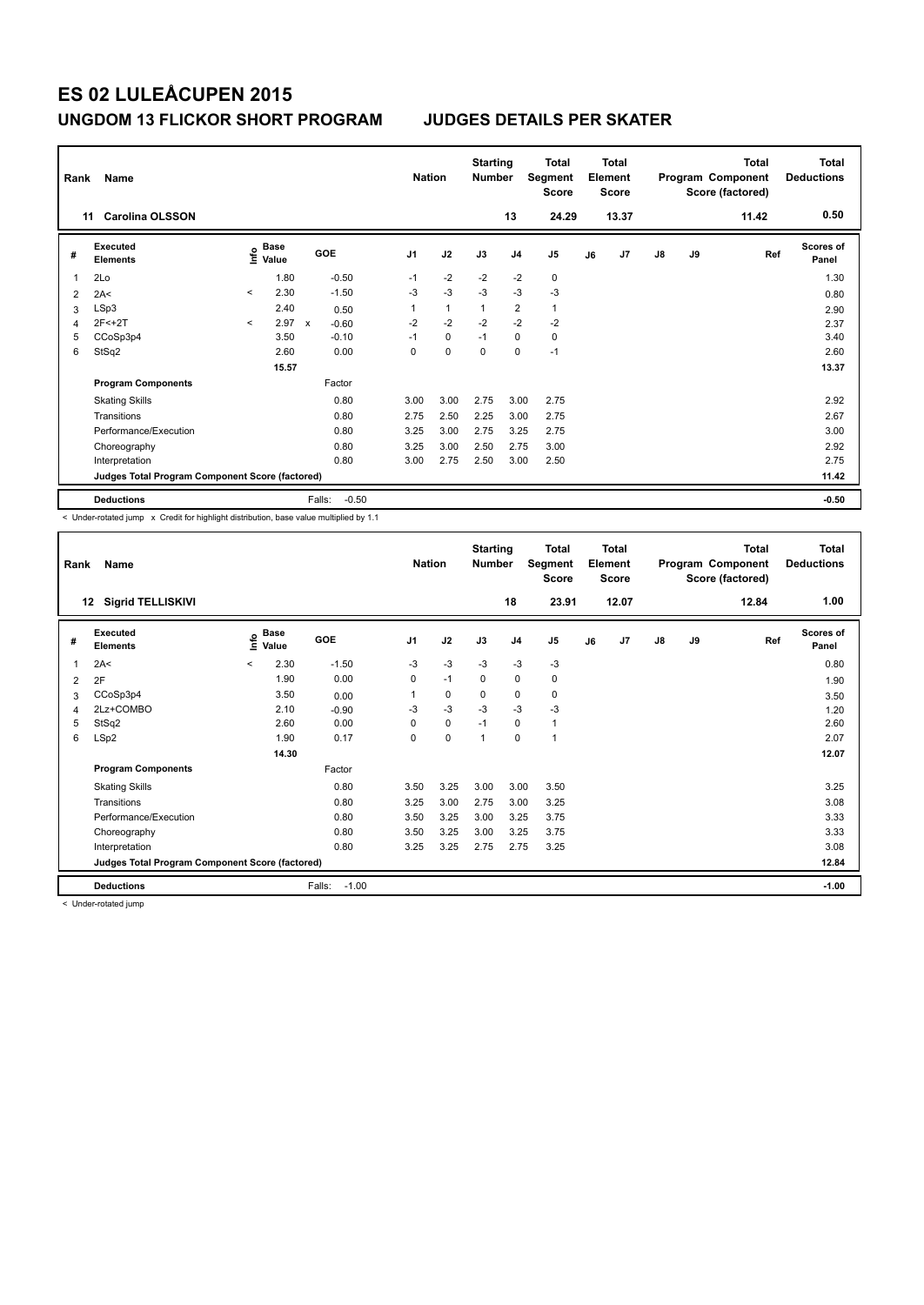| Rank | Name                                            |                          | <b>Nation</b>                    | <b>Starting</b><br><b>Number</b> |            | Total<br>Segment<br><b>Score</b> |             | <b>Total</b><br>Element<br><b>Score</b> |                |              | <b>Total</b><br>Program Component<br>Score (factored) | <b>Total</b><br><b>Deductions</b> |               |    |     |                    |
|------|-------------------------------------------------|--------------------------|----------------------------------|----------------------------------|------------|----------------------------------|-------------|-----------------------------------------|----------------|--------------|-------------------------------------------------------|-----------------------------------|---------------|----|-----|--------------------|
|      | <b>Tova HARARI</b><br>13                        |                          |                                  |                                  | 5          | 23.87                            |             | 11.49                                   |                |              | 12.38                                                 | 0.00                              |               |    |     |                    |
| #    | <b>Executed</b><br><b>Elements</b>              |                          | <b>Base</b><br>e Base<br>⊆ Value |                                  | <b>GOE</b> | J <sub>1</sub>                   | J2          | J3                                      | J <sub>4</sub> | J5           | J6                                                    | J7                                | $\mathsf{J}8$ | J9 | Ref | Scores of<br>Panel |
| 1    | $2Lz+2T$                                        |                          | 3.40                             |                                  | 0.00       | 0                                | 0           | 0                                       | 0              | 0            |                                                       |                                   |               |    |     | 3.40               |
| 2    | 2A<                                             | $\overline{\phantom{a}}$ | 2.30                             |                                  | $-1.50$    | $-3$                             | $-3$        | $-3$                                    | $-3$           | $-3$         |                                                       |                                   |               |    |     | 0.80               |
| 3    | FCCoSp3p1                                       |                          | 2.00                             |                                  | 0.00       | 0                                | $\mathbf 0$ | 0                                       | 0              | $\mathbf{1}$ |                                                       |                                   |               |    |     | 2.00               |
| 4    | StSq2                                           |                          | 2.60                             |                                  | 0.00       | 0                                | $\mathbf 0$ | $\mathbf 0$                             | $\mathbf 0$    | $\pmb{0}$    |                                                       |                                   |               |    |     | 2.60               |
| 5    | 2F                                              |                          | 2.09                             | $\mathsf{x}$                     | $-0.30$    | $-2$                             | $-1$        | $-1$                                    | $-1$           | $-1$         |                                                       |                                   |               |    |     | 1.79               |
| 6    | LSpB                                            |                          | 1.20                             |                                  | $-0.30$    | $-1$                             | $-1$        | $-1$                                    | $-1$           | 0            |                                                       |                                   |               |    |     | 0.90               |
|      |                                                 |                          | 13.59                            |                                  |            |                                  |             |                                         |                |              |                                                       |                                   |               |    |     | 11.49              |
|      | <b>Program Components</b>                       |                          |                                  |                                  | Factor     |                                  |             |                                         |                |              |                                                       |                                   |               |    |     |                    |
|      | <b>Skating Skills</b>                           |                          |                                  |                                  | 0.80       | 3.25                             | 2.75        | 3.25                                    | 2.75           | 3.25         |                                                       |                                   |               |    |     | 3.08               |
|      | Transitions                                     |                          |                                  |                                  | 0.80       | 2.50                             | 2.50        | 2.75                                    | 3.00           | 3.00         |                                                       |                                   |               |    |     | 2.75               |
|      | Performance/Execution                           |                          |                                  |                                  | 0.80       | 3.00                             | 3.25        | 3.25                                    | 3.50           | 3.50         |                                                       |                                   |               |    |     | 3.33               |
|      | Choreography                                    |                          |                                  |                                  | 0.80       | 3.25                             | 3.00        | 3.00                                    | 3.50           | 3.50         |                                                       |                                   |               |    |     | 3.25               |
|      | Interpretation                                  |                          |                                  |                                  | 0.80       | 3.00                             | 3.00        | 3.00                                    | 3.25           | 3.25         |                                                       |                                   |               |    |     | 3.08               |
|      | Judges Total Program Component Score (factored) |                          |                                  |                                  |            |                                  |             |                                         |                |              |                                                       |                                   |               |    |     | 12.38              |
|      | <b>Deductions</b>                               |                          |                                  |                                  |            |                                  |             |                                         |                |              |                                                       |                                   |               |    |     | 0.00               |

< Under-rotated jump x Credit for highlight distribution, base value multiplied by 1.1

| Rank | Name                                            |      | <b>Nation</b>        | <b>Starting</b><br><b>Number</b>     |                | <b>Total</b><br>Segment<br>Score |          | <b>Total</b><br>Element<br><b>Score</b> |                         |    | Total<br>Program Component<br>Score (factored) | <b>Total</b><br><b>Deductions</b> |      |     |                    |
|------|-------------------------------------------------|------|----------------------|--------------------------------------|----------------|----------------------------------|----------|-----------------------------------------|-------------------------|----|------------------------------------------------|-----------------------------------|------|-----|--------------------|
| 14   | <b>Elfrida LUNDQVIST</b>                        |      |                      |                                      |                | 6                                | 23.52    |                                         | 10.52                   |    |                                                | 13.00                             | 0.00 |     |                    |
| #    | Executed<br><b>Elements</b>                     | ١nfo | <b>Base</b><br>Value | GOE                                  | J <sub>1</sub> | J2                               | J3       | J <sub>4</sub>                          | J5                      | J6 | J7                                             | J8                                | J9   | Ref | Scores of<br>Panel |
| 1    | 2A<<                                            | <<   | 1.10                 | $-0.60$                              | $-3$           | $-3$                             | $-3$     | $-3$                                    | $-3$                    |    |                                                |                                   |      |     | 0.50               |
| 2    | $2S+2T<<$                                       | <<   | 1.70                 | $-0.60$                              | $-3$           | $-3$                             | $-3$     | $-3$                                    | $-2$                    |    |                                                |                                   |      |     | 1.10               |
| 3    | CCoSp3p3                                        |      | 3.00                 | 0.17                                 | 0              | $\mathbf 0$                      | 0        | $\mathbf{1}$                            | 1                       |    |                                                |                                   |      |     | 3.17               |
| 4    | StSq2                                           |      | 2.60                 | 0.33                                 |                | $\mathbf{1}$                     | $\Omega$ | $\mathbf{1}$                            | 0                       |    |                                                |                                   |      |     | 2.93               |
| 5    | LSp2                                            |      | 1.90                 | 0.67                                 |                | $\overline{2}$                   | 1        | $\mathbf{1}$                            | $\overline{\mathbf{c}}$ |    |                                                |                                   |      |     | 2.57               |
| 6    | 2Lo<<                                           | <<   | 0.55                 | $-0.30$<br>$\boldsymbol{\mathsf{x}}$ | $-3$           | -3                               | $-3$     | $-2$                                    | $-3$                    |    |                                                |                                   |      |     | 0.25               |
|      |                                                 |      | 10.85                |                                      |                |                                  |          |                                         |                         |    |                                                |                                   |      |     | 10.52              |
|      | <b>Program Components</b>                       |      |                      | Factor                               |                |                                  |          |                                         |                         |    |                                                |                                   |      |     |                    |
|      | <b>Skating Skills</b>                           |      |                      | 0.80                                 | 3.25           | 3.25                             | 3.25     | 3.25                                    | 3.50                    |    |                                                |                                   |      |     | 3.25               |
|      | Transitions                                     |      |                      | 0.80                                 | 3.00           | 2.75                             | 3.00     | 3.00                                    | 3.25                    |    |                                                |                                   |      |     | 3.00               |
|      | Performance/Execution                           |      |                      | 0.80                                 | 3.25           | 3.50                             | 3.00     | 3.75                                    | 3.50                    |    |                                                |                                   |      |     | 3.42               |
|      | Choreography                                    |      |                      | 0.80                                 | 3.50           | 3.25                             | 3.25     | 3.50                                    | 3.25                    |    |                                                |                                   |      |     | 3.33               |
|      | Interpretation                                  |      |                      | 0.80                                 | 3.50           | 3.25                             | 2.75     | 3.50                                    | 3.00                    |    |                                                |                                   |      |     | 3.25               |
|      | Judges Total Program Component Score (factored) |      |                      |                                      |                |                                  |          |                                         |                         |    |                                                |                                   |      |     | 13.00              |
|      | <b>Deductions</b>                               |      |                      |                                      |                |                                  |          |                                         |                         |    |                                                |                                   |      |     | 0.00               |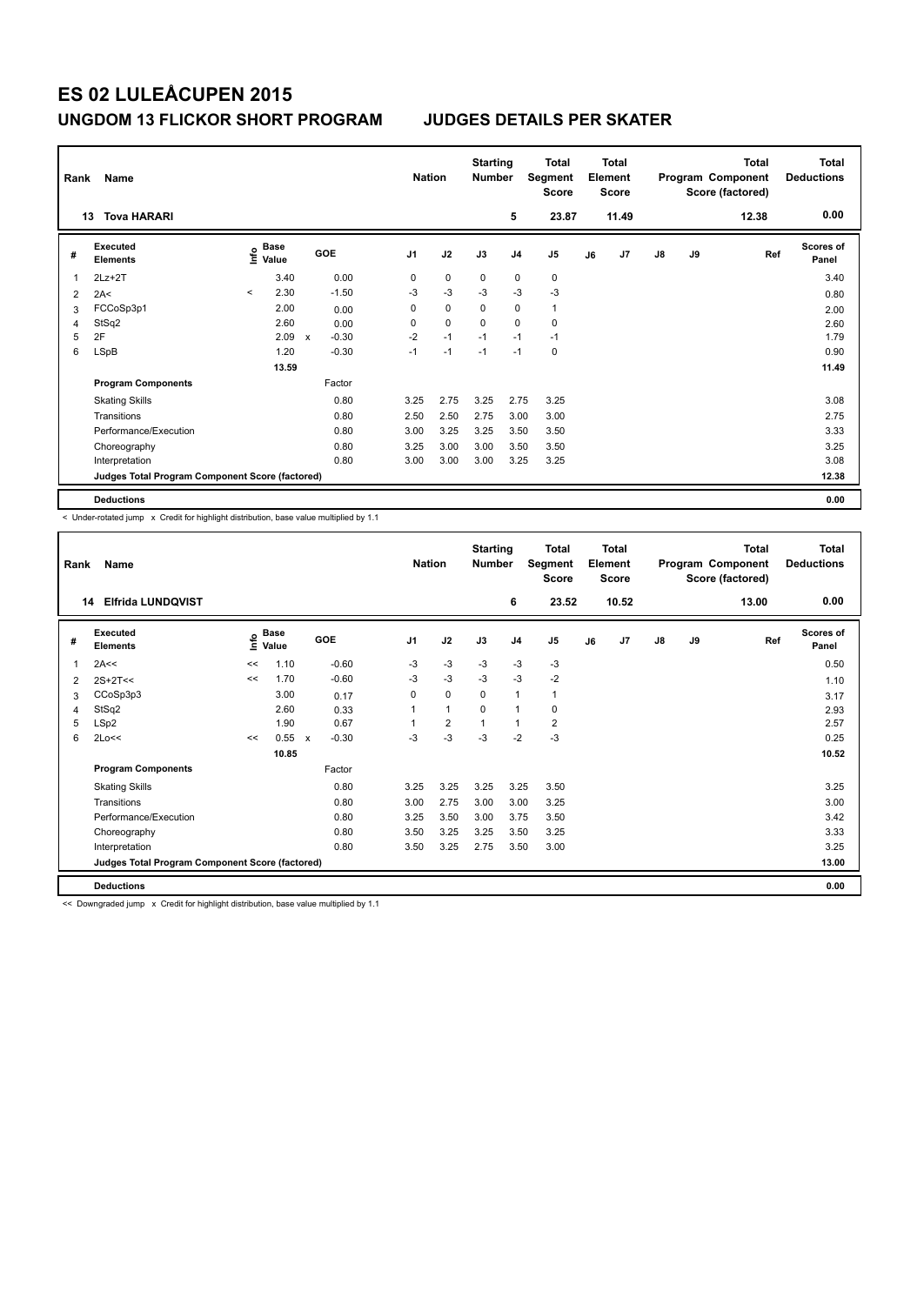| Rank | Name<br><b>Elvira WIKLUND</b>                   | <b>Nation</b> |                      | <b>Starting</b><br><b>Number</b> |         | <b>Total</b><br>Segment<br><b>Score</b> |             | <b>Total</b><br>Element<br><b>Score</b> |                |             | <b>Total</b><br>Program Component<br>Score (factored) | Total<br><b>Deductions</b><br>1.00 |               |    |       |                           |
|------|-------------------------------------------------|---------------|----------------------|----------------------------------|---------|-----------------------------------------|-------------|-----------------------------------------|----------------|-------------|-------------------------------------------------------|------------------------------------|---------------|----|-------|---------------------------|
|      | 15                                              |               |                      |                                  |         |                                         |             |                                         | $\mathbf{2}$   | 22.29       |                                                       | 11.01                              |               |    | 12.28 |                           |
| #    | Executed<br><b>Elements</b>                     | lnfo          | <b>Base</b><br>Value |                                  | GOE     | J <sub>1</sub>                          | J2          | J3                                      | J <sub>4</sub> | J5          | J6                                                    | J7                                 | $\mathsf{J}8$ | J9 | Ref   | <b>Scores of</b><br>Panel |
| 1    | 2A<<                                            | <<            | 1.10                 |                                  | $-0.60$ | $-3$                                    | $-3$        | $-3$                                    | $-3$           | $-3$        |                                                       |                                    |               |    |       | 0.50                      |
| 2    | 2F                                              |               | 1.90                 |                                  | 0.00    | $\mathbf 0$                             | $\mathbf 0$ | $-1$                                    | $\mathbf 0$    | 0           |                                                       |                                    |               |    |       | 1.90                      |
| 3    | CCoSp3p3                                        |               | 3.00                 |                                  | $-0.10$ | $-1$                                    | 0           | $-1$                                    | 0              | 0           |                                                       |                                    |               |    |       | 2.90                      |
| 4    | StSq2                                           |               | 2.60                 |                                  | 0.00    | 0                                       | $\mathbf 0$ | $\Omega$                                | $\mathbf 0$    | $\mathbf 0$ |                                                       |                                    |               |    |       | 2.60                      |
| 5    | 2Lz+COMBO                                       |               | 2.31                 | $\mathbf{x}$                     | $-0.90$ | $-3$                                    | $-3$        | $-3$                                    | $-3$           | $-3$        |                                                       |                                    |               |    |       | 1.41                      |
| 6    | LSp2                                            |               | 1.90                 |                                  | $-0.20$ | $-1$                                    | $-1$        | $-1$                                    | $\mathbf 0$    | 0           |                                                       |                                    |               |    |       | 1.70                      |
|      |                                                 |               | 12.81                |                                  |         |                                         |             |                                         |                |             |                                                       |                                    |               |    |       | 11.01                     |
|      | <b>Program Components</b>                       |               |                      |                                  | Factor  |                                         |             |                                         |                |             |                                                       |                                    |               |    |       |                           |
|      | <b>Skating Skills</b>                           |               |                      |                                  | 0.80    | 3.25                                    | 3.00        | 2.50                                    | 3.25           | 3.25        |                                                       |                                    |               |    |       | 3.17                      |
|      | Transitions                                     |               |                      |                                  | 0.80    | 2.50                                    | 2.75        | 2.25                                    | 3.00           | 3.00        |                                                       |                                    |               |    |       | 2.75                      |
|      | Performance/Execution                           |               |                      |                                  | 0.80    | 3.25                                    | 3.25        | 3.00                                    | 3.25           | 3.25        |                                                       |                                    |               |    |       | 3.25                      |
|      | Choreography                                    |               |                      |                                  | 0.80    | 3.25                                    | 3.00        | 2.75                                    | 3.50           | 3.25        |                                                       |                                    |               |    |       | 3.17                      |
|      | Interpretation                                  |               |                      |                                  | 0.80    | 3.00                                    | 3.00        | 2.50                                    | 3.00           | 3.00        |                                                       |                                    |               |    |       | 3.00                      |
|      | Judges Total Program Component Score (factored) |               |                      |                                  |         |                                         |             |                                         |                |             |                                                       | 12.28                              |               |    |       |                           |
|      | <b>Deductions</b>                               |               |                      | Falls:                           | $-1.00$ |                                         |             |                                         |                |             |                                                       |                                    |               |    |       | $-1.00$                   |

<< Downgraded jump x Credit for highlight distribution, base value multiplied by 1.1

| Rank | Name                                            |    | <b>Nation</b>                    |                         | <b>Starting</b><br><b>Number</b> |      | <b>Total</b><br>Segment<br><b>Score</b> |                | <b>Total</b><br>Element<br><b>Score</b> |    |       | <b>Total</b><br>Program Component<br>Score (factored) | Total<br><b>Deductions</b> |       |                    |
|------|-------------------------------------------------|----|----------------------------------|-------------------------|----------------------------------|------|-----------------------------------------|----------------|-----------------------------------------|----|-------|-------------------------------------------------------|----------------------------|-------|--------------------|
| 16   | <b>Julia BROVALL</b>                            |    |                                  |                         |                                  |      |                                         | 1              | 22.14                                   |    | 11.24 |                                                       |                            | 11.40 | 0.50               |
| #    | Executed<br><b>Elements</b>                     |    | <b>Base</b><br>e Base<br>⊆ Value | GOE                     | J <sub>1</sub>                   | J2   | J3                                      | J <sub>4</sub> | $\mathsf{J}5$                           | J6 | J7    | J8                                                    | J9                         | Ref   | Scores of<br>Panel |
| 1    | $2Lo+2T$                                        |    | 3.10                             | 0.00                    | 0                                | 0    | 0                                       | $-1$           | 0                                       |    |       |                                                       |                            |       | 3.10               |
| 2    | 2S                                              |    | 1.30                             | $-0.47$                 | $-3$                             | $-3$ | $-2$                                    | $-2$           | $-2$                                    |    |       |                                                       |                            |       | 0.83               |
| 3    | CCoSp3p3                                        |    | 3.00                             | $-0.80$                 | $-2$                             | $-2$ | $-3$                                    | $-3$           | $-3$                                    |    |       |                                                       |                            |       | 2.20               |
| 4    | StSq2                                           |    | 2.60                             | $-0.50$                 | 1                                | 0    | $-2$                                    | $-2$           | $-1$                                    |    |       |                                                       |                            |       | 2.10               |
| 5    | 2A<<                                            | << | 1.21                             | $-0.60$<br>$\mathsf{x}$ | $-3$                             | $-3$ | $-3$                                    | $-3$           | $-3$                                    |    |       |                                                       |                            |       | 0.61               |
| 6    | LSp3                                            |    | 2.40                             | 0.00                    | 1                                | 0    | $\mathbf 0$                             | $-1$           | 0                                       |    |       |                                                       |                            |       | 2.40               |
|      |                                                 |    | 13.61                            |                         |                                  |      |                                         |                |                                         |    |       |                                                       |                            |       | 11.24              |
|      | <b>Program Components</b>                       |    |                                  | Factor                  |                                  |      |                                         |                |                                         |    |       |                                                       |                            |       |                    |
|      | <b>Skating Skills</b>                           |    |                                  | 0.80                    | 3.50                             | 3.25 | 2.75                                    | 3.25           | 3.00                                    |    |       |                                                       |                            |       | 3.17               |
|      | Transitions                                     |    |                                  | 0.80                    | 3.00                             | 3.00 | 2.50                                    | 2.50           | 2.75                                    |    |       |                                                       |                            |       | 2.75               |
|      | Performance/Execution                           |    |                                  | 0.80                    | 3.50                             | 2.75 | 2.75                                    | 3.00           | 2.75                                    |    |       |                                                       |                            |       | 2.83               |
|      | Choreography                                    |    |                                  | 0.80                    | 3.75                             | 2.75 | 2.50                                    | 2.75           | 3.25                                    |    |       |                                                       |                            |       | 2.92               |
|      | Interpretation                                  |    |                                  | 0.80                    | 3.25                             | 2.50 | 2.25                                    | 2.75           | 2.50                                    |    |       |                                                       |                            |       | 2.58               |
|      | Judges Total Program Component Score (factored) |    |                                  |                         |                                  |      |                                         |                |                                         |    |       | 11.40                                                 |                            |       |                    |
|      | <b>Deductions</b>                               |    |                                  | Falls:<br>$-0.50$       |                                  |      |                                         |                |                                         |    |       |                                                       |                            |       | $-0.50$            |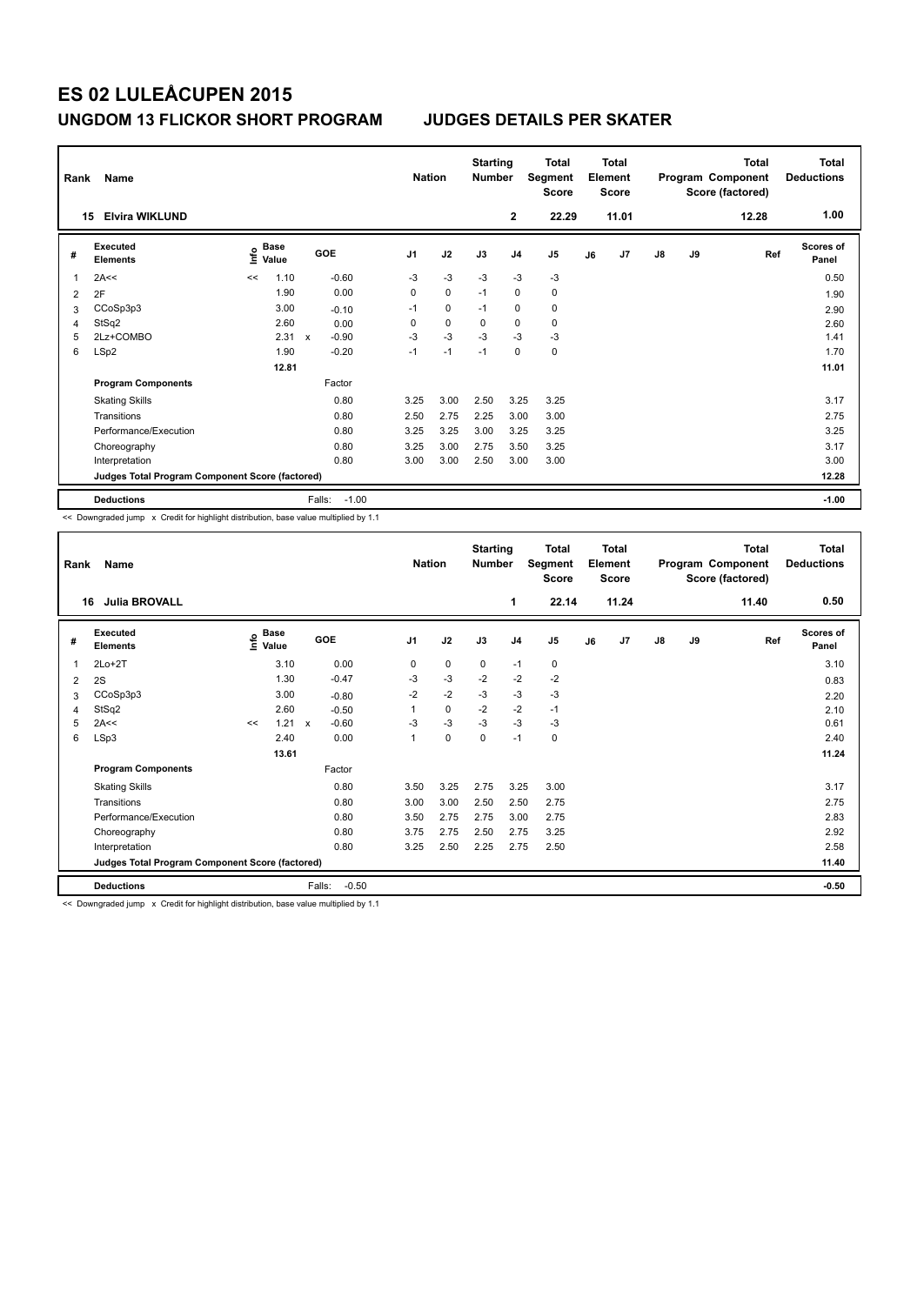| Rank<br>17 | Name<br><b>Natalia JANSSON</b>                  |      | <b>Nation</b>        |             | <b>Starting</b><br><b>Number</b> | 21             | <b>Total</b><br>Segment<br><b>Score</b><br>22.09 |             | <b>Total</b><br>Element<br><b>Score</b><br>11.83 |                |    | Total<br>Program Component<br>Score (factored)<br>11.76 | <b>Total</b><br><b>Deductions</b><br>1.50 |       |         |                           |
|------------|-------------------------------------------------|------|----------------------|-------------|----------------------------------|----------------|--------------------------------------------------|-------------|--------------------------------------------------|----------------|----|---------------------------------------------------------|-------------------------------------------|-------|---------|---------------------------|
| #          | Executed<br><b>Elements</b>                     | lnfo | <b>Base</b><br>Value |             | GOE                              | J <sub>1</sub> | J2                                               | J3          | J <sub>4</sub>                                   | J <sub>5</sub> | J6 | J7                                                      | $\mathsf{J}8$                             | J9    | Ref     | <b>Scores of</b><br>Panel |
| 1          | 2Lze+2T                                         | e    | 2.80                 |             | $-0.60$                          | $-2$           | $-2$                                             | $-2$        | $-2$                                             | $-2$           |    |                                                         |                                           |       |         | 2.20                      |
| 2          | 2A<<                                            | <<   | 1.10                 |             | $-0.60$                          | $-3$           | $-3$                                             | $-3$        | $-3$                                             | $-3$           |    |                                                         |                                           |       |         | 0.50                      |
| 3          | CCoSp3p3                                        |      | 3.00                 |             | 0.17                             | 0              | $\mathbf{1}$                                     | $\mathbf 0$ | $\mathbf 0$                                      | $\mathbf{1}$   |    |                                                         |                                           |       |         | 3.17                      |
| 4          | StSq2                                           |      | 2.60                 |             | $-0.33$                          | 0              | $\mathbf 0$                                      | $-1$        | $-1$                                             | $-1$           |    |                                                         |                                           |       |         | 2.27                      |
| 5          | 2F                                              |      | 2.09                 | $\mathbf x$ | $-0.30$                          | 0              | $-1$                                             | $-1$        | $-1$                                             | $-1$           |    |                                                         |                                           |       |         | 1.79                      |
| 6          | LSp2                                            |      | 1.90                 |             | 0.00                             | 1              | $\mathbf 0$                                      | $\pmb{0}$   | $-1$                                             | 0              |    |                                                         |                                           |       |         | 1.90                      |
|            |                                                 |      | 13.49                |             |                                  |                |                                                  |             |                                                  |                |    |                                                         |                                           |       |         | 11.83                     |
|            | <b>Program Components</b>                       |      |                      |             | Factor                           |                |                                                  |             |                                                  |                |    |                                                         |                                           |       |         |                           |
|            | <b>Skating Skills</b>                           |      |                      |             | 0.80                             | 3.25           | 3.00                                             | 3.00        | 2.75                                             | 3.00           |    |                                                         |                                           |       |         | 3.00                      |
|            | Transitions                                     |      |                      |             | 0.80                             | 2.75           | 2.75                                             | 2.50        | 2.50                                             | 3.00           |    |                                                         |                                           |       |         | 2.67                      |
|            | Performance/Execution                           |      |                      |             | 0.80                             | 3.25           | 3.00                                             | 3.25        | 2.50                                             | 3.25           |    |                                                         |                                           |       |         | 3.17                      |
|            | Choreography                                    |      |                      |             | 0.80                             | 3.25           | 2.75                                             | 2.75        | 2.00                                             | 3.25           |    |                                                         |                                           |       |         | 2.92                      |
|            | Interpretation                                  |      |                      |             | 0.80                             | 3.00           | 3.00                                             | 3.00        | 2.00                                             | 2.75           |    |                                                         |                                           |       |         | 2.92                      |
|            | Judges Total Program Component Score (factored) |      |                      |             |                                  |                |                                                  |             |                                                  |                |    |                                                         |                                           | 11.76 |         |                           |
|            | <b>Deductions</b>                               |      | Time violation:      | $-1.00$     |                                  |                |                                                  |             | Falls:<br>$-0.50$                                |                |    |                                                         |                                           |       | $-1.50$ |                           |

<< Downgraded jump x Credit for highlight distribution, base value multiplied by 1.1 e Wrong edge

| Rank | Name                                            |    | <b>Nation</b>        |                         | <b>Starting</b><br><b>Number</b> |      | <b>Total</b><br>Segment<br><b>Score</b> |                | <b>Total</b><br>Element<br><b>Score</b> |    |       | <b>Total</b><br>Program Component<br>Score (factored) | Total<br><b>Deductions</b> |       |                           |
|------|-------------------------------------------------|----|----------------------|-------------------------|----------------------------------|------|-----------------------------------------|----------------|-----------------------------------------|----|-------|-------------------------------------------------------|----------------------------|-------|---------------------------|
| 18   | <b>Lovisa SKOGLUND</b>                          |    |                      |                         |                                  |      |                                         | 14             | 21.47                                   |    | 11.33 |                                                       |                            | 11.14 | 1.00                      |
| #    | Executed<br><b>Elements</b>                     | ۴  | <b>Base</b><br>Value | <b>GOE</b>              | J <sub>1</sub>                   | J2   | J3                                      | J <sub>4</sub> | J <sub>5</sub>                          | J6 | J7    | J8                                                    | J9                         | Ref   | <b>Scores of</b><br>Panel |
| 1    | 2A<<                                            | << | 1.10                 | $-0.60$                 | $-3$                             | $-3$ | $-3$                                    | $-3$           | $-3$                                    |    |       |                                                       |                            |       | 0.50                      |
| 2    | 2Lz                                             |    | 2.10                 | 0.00                    | 0                                | 0    | 0                                       | 0              | 0                                       |    |       |                                                       |                            |       | 2.10                      |
| 3    | CCoSp3p2                                        |    | 2.50                 | 0.00                    | 0                                | $-1$ | $\mathbf 0$                             | $\mathbf 0$    | 0                                       |    |       |                                                       |                            |       | 2.50                      |
| 4    | StSq2                                           |    | 2.60                 | 0.00                    | 0                                | 0    | $\mathbf 0$                             | $-1$           | 0                                       |    |       |                                                       |                            |       | 2.60                      |
| 5    | 2Lo+2Lo<<                                       | << | 2.53                 | $-0.60$<br>$\mathsf{x}$ | $-3$                             | $-2$ | $-2$                                    | $-2$           | $-2$                                    |    |       |                                                       |                            |       | 1.93                      |
| 6    | LSp2                                            |    | 1.90                 | $-0.20$                 | 0                                | $-1$ | $-1$                                    | $-1$           | 0                                       |    |       |                                                       |                            |       | 1.70                      |
|      |                                                 |    | 12.73                |                         |                                  |      |                                         |                |                                         |    |       |                                                       |                            |       | 11.33                     |
|      | <b>Program Components</b>                       |    |                      | Factor                  |                                  |      |                                         |                |                                         |    |       |                                                       |                            |       |                           |
|      | <b>Skating Skills</b>                           |    |                      | 0.80                    | 3.25                             | 2.75 | 2.50                                    | 2.75           | 3.25                                    |    |       |                                                       |                            |       | 2.92                      |
|      | Transitions                                     |    |                      | 0.80                    | 2.75                             | 2.50 | 2.25                                    | 2.75           | 3.00                                    |    |       |                                                       |                            |       | 2.67                      |
|      | Performance/Execution                           |    |                      | 0.80                    | 3.25                             | 2.75 | 2.75                                    | 2.75           | 3.25                                    |    |       |                                                       |                            |       | 2.92                      |
|      | Choreography                                    |    |                      | 0.80                    | 3.25                             | 2.75 | 2.25                                    | 2.50           | 3.25                                    |    |       |                                                       |                            |       | 2.83                      |
|      | Interpretation                                  |    |                      | 0.80                    | 2.75                             | 2.50 | 2.50                                    | 2.50           | 3.00                                    |    |       |                                                       |                            |       | 2.58                      |
|      | Judges Total Program Component Score (factored) |    |                      |                         |                                  |      |                                         |                |                                         |    |       |                                                       | 11.14                      |       |                           |
|      | <b>Deductions</b>                               |    | Time violation:      | $-1.00$                 |                                  |      |                                         |                |                                         |    |       |                                                       |                            |       | $-1.00$                   |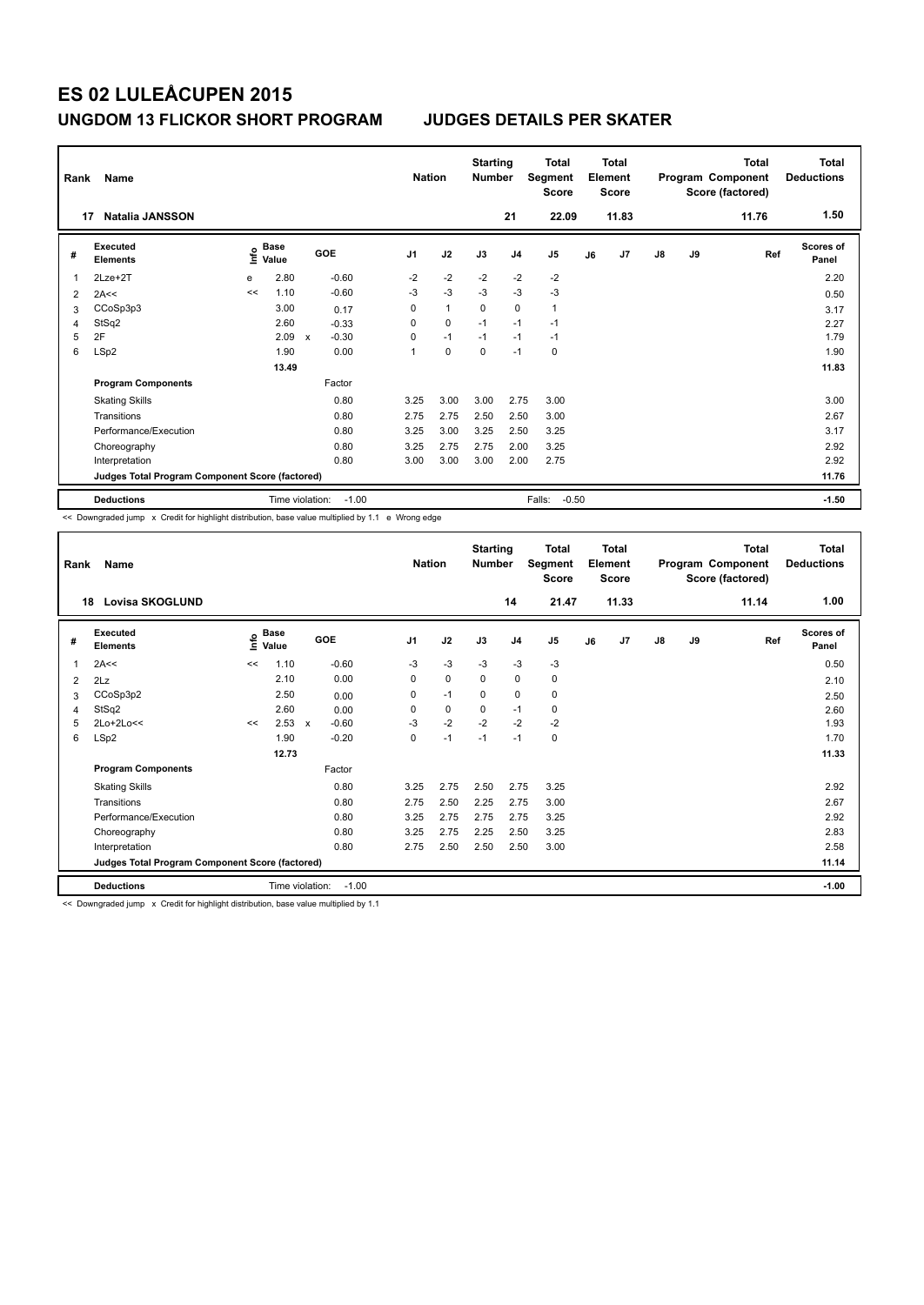|   | Name<br>Rank<br><b>Peggy DELVRET</b><br>19      |         |               |                           |         |                | <b>Nation</b> | <b>Starting</b><br><b>Number</b> |                | Total<br>Segment<br><b>Score</b> |    | <b>Total</b><br>Element<br><b>Score</b> |               |    | <b>Total</b><br>Program Component<br>Score (factored) | <b>Total</b><br><b>Deductions</b> |
|---|-------------------------------------------------|---------|---------------|---------------------------|---------|----------------|---------------|----------------------------------|----------------|----------------------------------|----|-----------------------------------------|---------------|----|-------------------------------------------------------|-----------------------------------|
|   |                                                 |         |               |                           |         |                |               |                                  | 20             | 20.61                            |    | 8.75                                    |               |    | 11.86                                                 | 0.00                              |
| # | Executed<br><b>Elements</b>                     | lnfo    | Base<br>Value |                           | GOE     | J <sub>1</sub> | J2            | J3                               | J <sub>4</sub> | J <sub>5</sub>                   | J6 | J7                                      | $\mathsf{J}8$ | J9 | Ref                                                   | Scores of<br>Panel                |
| 1 | $1Lz^*+2T$                                      | $\star$ | 1.30          |                           | $-0.60$ | -3             | $-3$          | -3                               | $-1$           | -3                               |    |                                         |               |    |                                                       | 0.70                              |
| 2 | 2A<<                                            | <<      | 1.10          |                           | $-0.60$ | $-3$           | $-3$          | $-3$                             | $-3$           | $-3$                             |    |                                         |               |    |                                                       | 0.50                              |
| 3 | CCoSp2p2                                        |         | 2.00          |                           | 0.00    | 0              | $\mathbf 0$   | 0                                | $\mathbf 0$    | $-2$                             |    |                                         |               |    |                                                       | 2.00                              |
| 4 | 2Lo                                             |         | 1.98          | $\boldsymbol{\mathsf{x}}$ | $-0.10$ | $-1$           | 0             | $-1$                             | 0              | 0                                |    |                                         |               |    |                                                       | 1.88                              |
| 5 | StSq2                                           |         | 2.60          |                           | $-0.33$ | $-1$           | 0             | $-1$                             | 0              | $-1$                             |    |                                         |               |    |                                                       | 2.27                              |
| 6 | LSp1                                            |         | 1.50          |                           | $-0.10$ | 0              | $-1$          | $-1$                             | 0              | 0                                |    |                                         |               |    |                                                       | 1.40                              |
|   |                                                 |         | 10.48         |                           |         |                |               |                                  |                |                                  |    |                                         |               |    |                                                       | 8.75                              |
|   | <b>Program Components</b>                       |         |               |                           | Factor  |                |               |                                  |                |                                  |    |                                         |               |    |                                                       |                                   |
|   | <b>Skating Skills</b>                           |         |               |                           | 0.80    | 3.25           | 3.50          | 2.75                             | 3.00           | 3.00                             |    |                                         |               |    |                                                       | 3.08                              |
|   | Transitions                                     |         |               |                           | 0.80    | 2.50           | 3.00          | 2.50                             | 2.75           | 2.75                             |    |                                         |               |    |                                                       | 2.67                              |
|   | Performance/Execution                           |         |               |                           | 0.80    | 3.00           | 3.25          | 3.00                             | 3.25           | 2.75                             |    |                                         |               |    |                                                       | 3.08                              |
|   | Choreography                                    |         |               |                           | 0.80    | 3.25           | 3.25          | 2.50                             | 3.00           | 3.00                             |    |                                         |               |    |                                                       | 3.08                              |
|   | Interpretation                                  |         |               |                           | 0.80    | 3.00           | 3.00          | 2.75                             | 2.75           | 3.00                             |    |                                         |               |    |                                                       | 2.92                              |
|   | Judges Total Program Component Score (factored) |         |               |                           |         |                |               |                                  |                |                                  |    |                                         |               |    |                                                       | 11.86                             |
|   | <b>Deductions</b>                               |         |               |                           |         |                |               |                                  |                |                                  |    |                                         |               |    |                                                       | 0.00                              |

<< Downgraded jump \* Invalid element x Credit for highlight distribution, base value multiplied by 1.1

| Rank | Name                                            |    | <b>Nation</b>        |                                      | <b>Starting</b><br><b>Number</b> |      | Total<br>Segment<br><b>Score</b> |                          | <b>Total</b><br>Element<br><b>Score</b> |    |      | <b>Total</b><br>Program Component<br>Score (factored) | <b>Total</b><br><b>Deductions</b> |       |                           |
|------|-------------------------------------------------|----|----------------------|--------------------------------------|----------------------------------|------|----------------------------------|--------------------------|-----------------------------------------|----|------|-------------------------------------------------------|-----------------------------------|-------|---------------------------|
| 20   | <b>Ida LINDSTRÖM</b>                            |    |                      |                                      |                                  |      |                                  | 4                        | 19.21                                   |    | 9.05 |                                                       |                                   | 10.66 | 0.50                      |
| #    | Executed<br><b>Elements</b>                     | ۴ů | <b>Base</b><br>Value | GOE                                  | J <sub>1</sub>                   | J2   | J3                               | J <sub>4</sub>           | J <sub>5</sub>                          | J6 | J7   | $\mathsf{J}8$                                         | J9                                | Ref   | <b>Scores of</b><br>Panel |
| 1    | 2A<<                                            | << | 1.10                 | $-0.60$                              | $-3$                             | $-3$ | $-3$                             | $-3$                     | $-3$                                    |    |      |                                                       |                                   |       | 0.50                      |
| 2    | CCoSp                                           |    | 0.00                 | 0.00                                 |                                  |      |                                  | $\overline{\phantom{a}}$ | $\overline{\phantom{a}}$                |    |      |                                                       |                                   |       | 0.00                      |
| 3    | 2F                                              |    | 2.09                 | $\boldsymbol{\mathsf{x}}$<br>$-0.50$ | $-1$                             | $-2$ | $-2$                             | $-2$                     | 0                                       |    |      |                                                       |                                   |       | 1.59                      |
| 4    | 2Lo+2Lo                                         |    | 3.96                 | 0.00<br>$\mathsf{x}$                 | 0                                | 0    | $\mathbf 0$                      | $\mathbf 0$              | 0                                       |    |      |                                                       |                                   |       | 3.96                      |
| 5    | StSq2                                           |    | 2.60                 | $-0.50$                              | $-1$                             | 0    | $-1$                             | $-2$                     | $-1$                                    |    |      |                                                       |                                   |       | 2.10                      |
| 6    | LSp1                                            |    | 1.50                 | $-0.60$                              | $-2$                             | $-2$ | $-2$                             | $-2$                     | $-2$                                    |    |      |                                                       |                                   |       | 0.90                      |
|      |                                                 |    | 11.25                |                                      |                                  |      |                                  |                          |                                         |    |      |                                                       |                                   |       | 9.05                      |
|      | <b>Program Components</b>                       |    |                      | Factor                               |                                  |      |                                  |                          |                                         |    |      |                                                       |                                   |       |                           |
|      | <b>Skating Skills</b>                           |    |                      | 0.80                                 | 2.75                             | 2.50 | 2.50                             | 2.50                     | 3.00                                    |    |      |                                                       |                                   |       | 2.58                      |
|      | Transitions                                     |    |                      | 0.80                                 | 2.25                             | 2.50 | 2.25                             | 2.50                     | 2.75                                    |    |      |                                                       |                                   |       | 2.42                      |
|      | Performance/Execution                           |    |                      | 0.80                                 | 3.00                             | 3.00 | 3.00                             | 2.75                     | 3.50                                    |    |      |                                                       |                                   |       | 3.00                      |
|      | Choreography                                    |    |                      | 0.80                                 | 3.00                             | 2.75 | 2.50                             | 2.50                     | 3.50                                    |    |      |                                                       |                                   |       | 2.75                      |
|      | Interpretation                                  |    |                      | 0.80                                 | 2.50                             | 2.75 | 2.50                             | 2.50                     | 2.75                                    |    |      |                                                       |                                   |       | 2.58                      |
|      | Judges Total Program Component Score (factored) |    |                      |                                      |                                  |      |                                  |                          |                                         |    |      |                                                       |                                   |       | 10.66                     |
|      | <b>Deductions</b>                               |    |                      | Falls:<br>$-0.50$                    |                                  |      |                                  |                          |                                         |    |      |                                                       |                                   |       | $-0.50$                   |